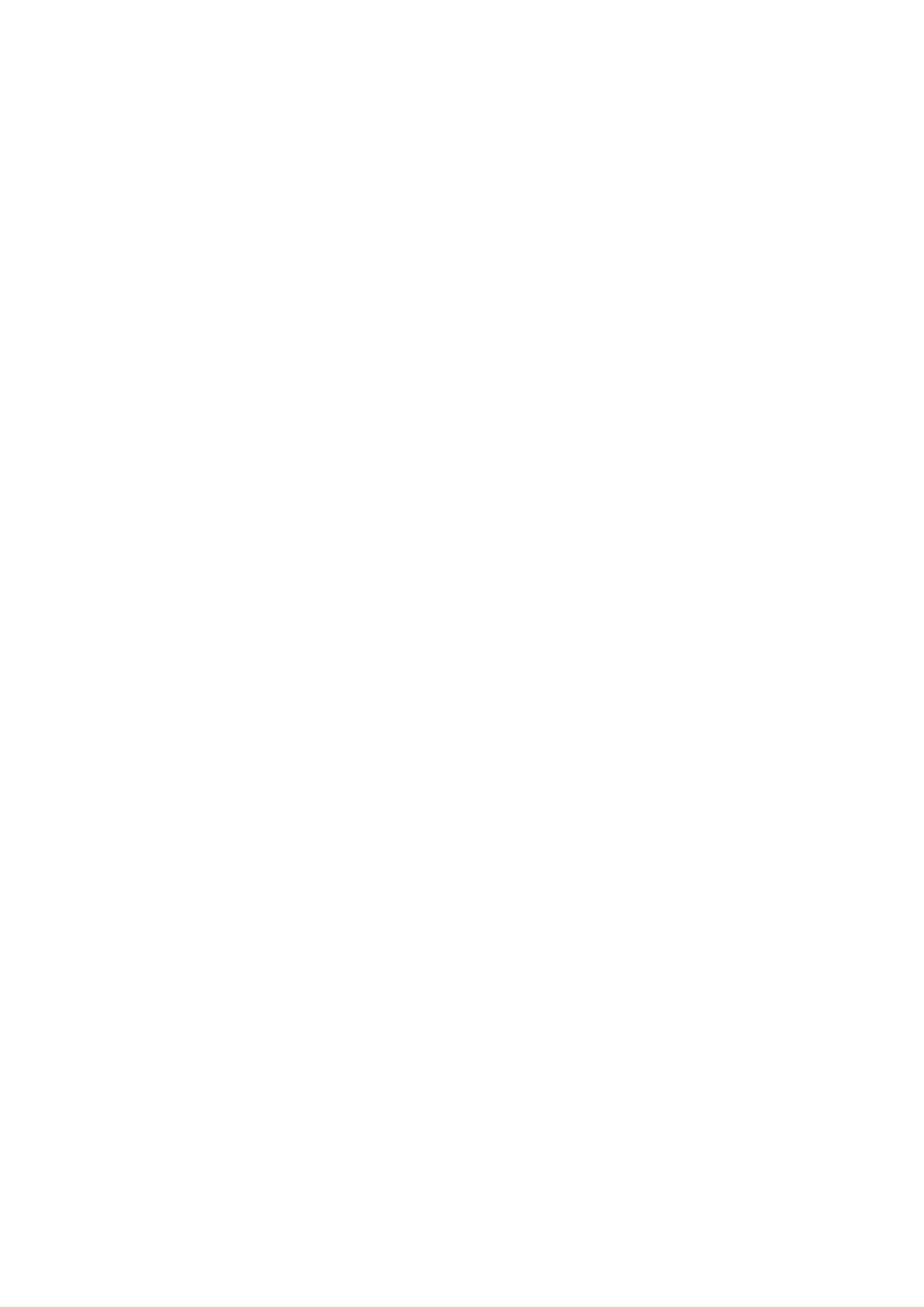#### **In the case of Emonet and Others v. Switzerland,**

The European Court of Human Rights (First Section), sitting as a Chamber composed of:

Mr C.L. ROZAKIS, *President,*

- Mrs N. VAJIĆ,
- Mr A. KOVLER,
- Mr K. HAJIYEV,
- Mr D. SPIELMANN,
- Mr S.E. JEBENS,
- Mr G. MALINVERNI, *judges,*

and Mr S. NIELSEN, *Section Registrar*,

Having deliberated in private on 22 November 2007,

Delivers the following judgment, which was adopted on that date:

## PROCEDURE

1. The case originated in an application (no. 39051/03) against the Swiss Confederation lodged with the Court under Article 34 of the Convention for the Protection of Human Rights and Fundamental Freedoms ("the Convention") by three Swiss nationals, Mrs Isabelle Chantal Emonet (the first applicant), Mrs Mariannick Faucherre (the second applicant) and Mr Roland Emonet (the third applicant), on 2 December 2003.

2. The applicants were represented by Mr C. Zellweger, a lawyer practising in Geneva. The Swiss Government ("the Government") were represented by Mr P. Boillat, former Deputy Director of the Human Rights and Council of Europe Section of the Federal Office of Justice, then by Mr F. Schürmann, Head of the European Law and International Human Rights Protection Unit, the Government's agent.

3. The application was allocated to the Second Section of the Court (Rule 52 § 1 of the Rules of Court). Within that Section, the Chamber that would consider the case (Article 27 § 1 of the Convention) was constituted as provided in Rule 26 § 1.

4. On 22 April 2005 the President of the Fourth Section decided to communicate the application to the Government. Under the provisions of Article 29 § 3 of the Convention, the Fourth Section decided to examine the merits of the application at the same time as its admissibility.

5. On 19 January 2007 the application was assigned to the First Section (Rules 25 § 5 and 52 § 1).

6. A hearing took place in public in the Human Rights Building, Strasbourg, on 7 June 2007 (Rule 59 § 3).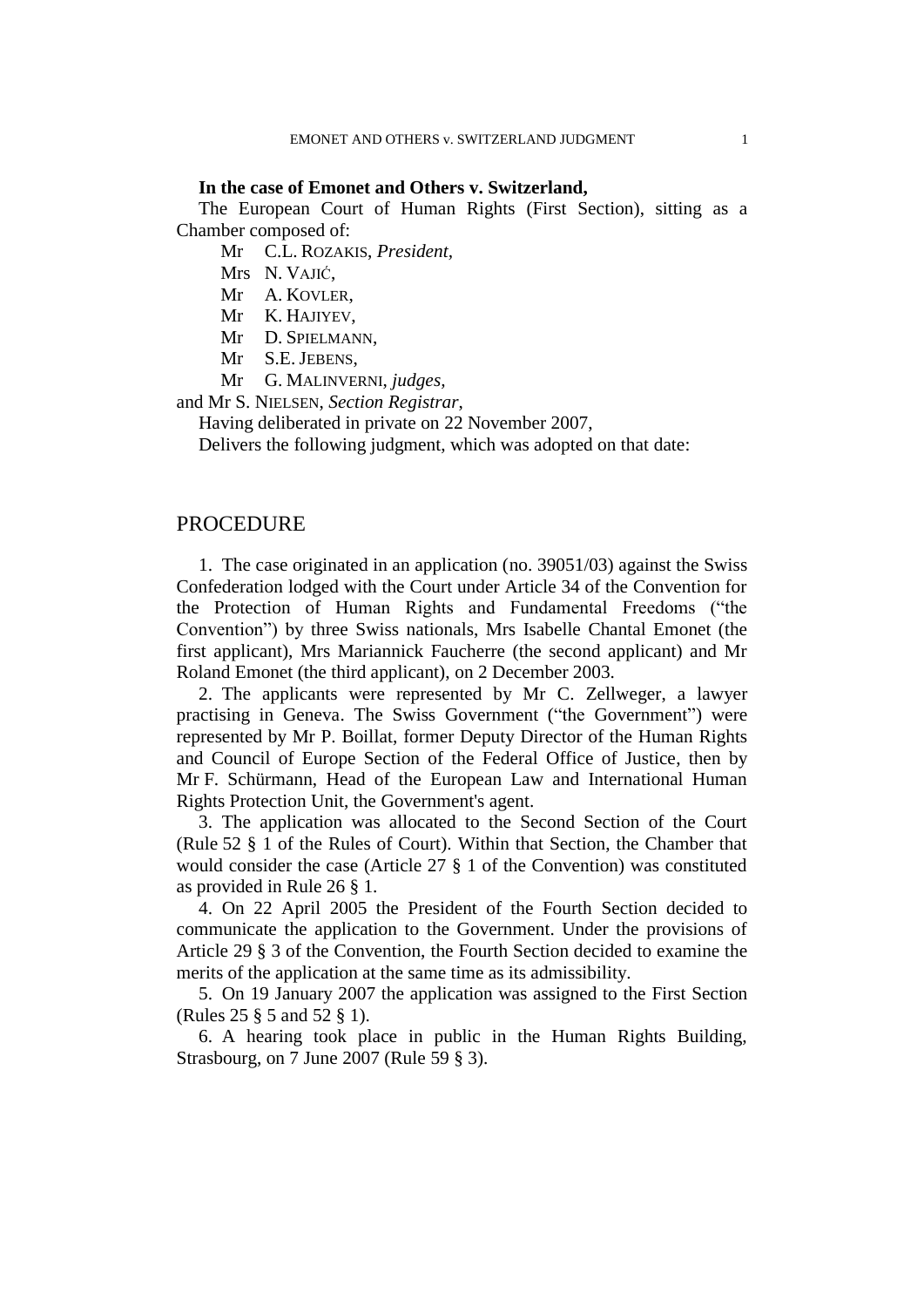There appeared before the Court:

| Mr F. SCHÜRMANN, Head of the European Law and International       |           |
|-------------------------------------------------------------------|-----------|
| Human Rights Protection Unit                                      | Agent,    |
| Ms R. REUSSER, Head of the Private Law Directorate,               |           |
| Substitute Director of the Federal Office of Justice              |           |
| Ms D. STEIGER, scientific adviser, European Law and International |           |
| Human Rights Protection Unit                                      | Advisers; |

(b) *for the applicants* Mr C. ZELLWEGER, lawyer *Counsel.*

The applicants were also present.

7. The Court heard addresses by Mr C. Zellweger and Mr. F. Schürmann, and the replies of the parties' representatives and Ms Reusser to the judges' questions.

# THE FACTS

#### I. THE CIRCUMSTANCES OF THE CASE

8. The applicants were born in 1971, 1946 and 1948 respectively and live in Geneva.

9. In 1971 Mariannick Faucherre (the second applicant) and her husband had a daughter, Isabelle Chantal Emonet (the first applicant). The couple divorced in 1985 and the second applicant's former husband died in 1994.

10. Since 1986 Mariannick Faucherre has been living with Roland Emonet (the third applicant), who is divorced and has no children. The three applicants lived together between 1986 and 1992, when the first applicant left to live with the man she had married. The couple divorced in 1998.

11. In March 2000 a serious illness left the first applicant paraplegic. She kept her own home, but needed to be cared for by her mother and the third applicant, whom she regarded as her father. By agreement between the three applicants, it was therefore decided that the third applicant should adopt the first applicant so that they could become a real family in the eyes of the law.

12. On 14 December 2000 the third applicant filed an adoption request with the Canton of Geneva Court of Justice, enclosing two letters attesting to the other two applicants' agreement.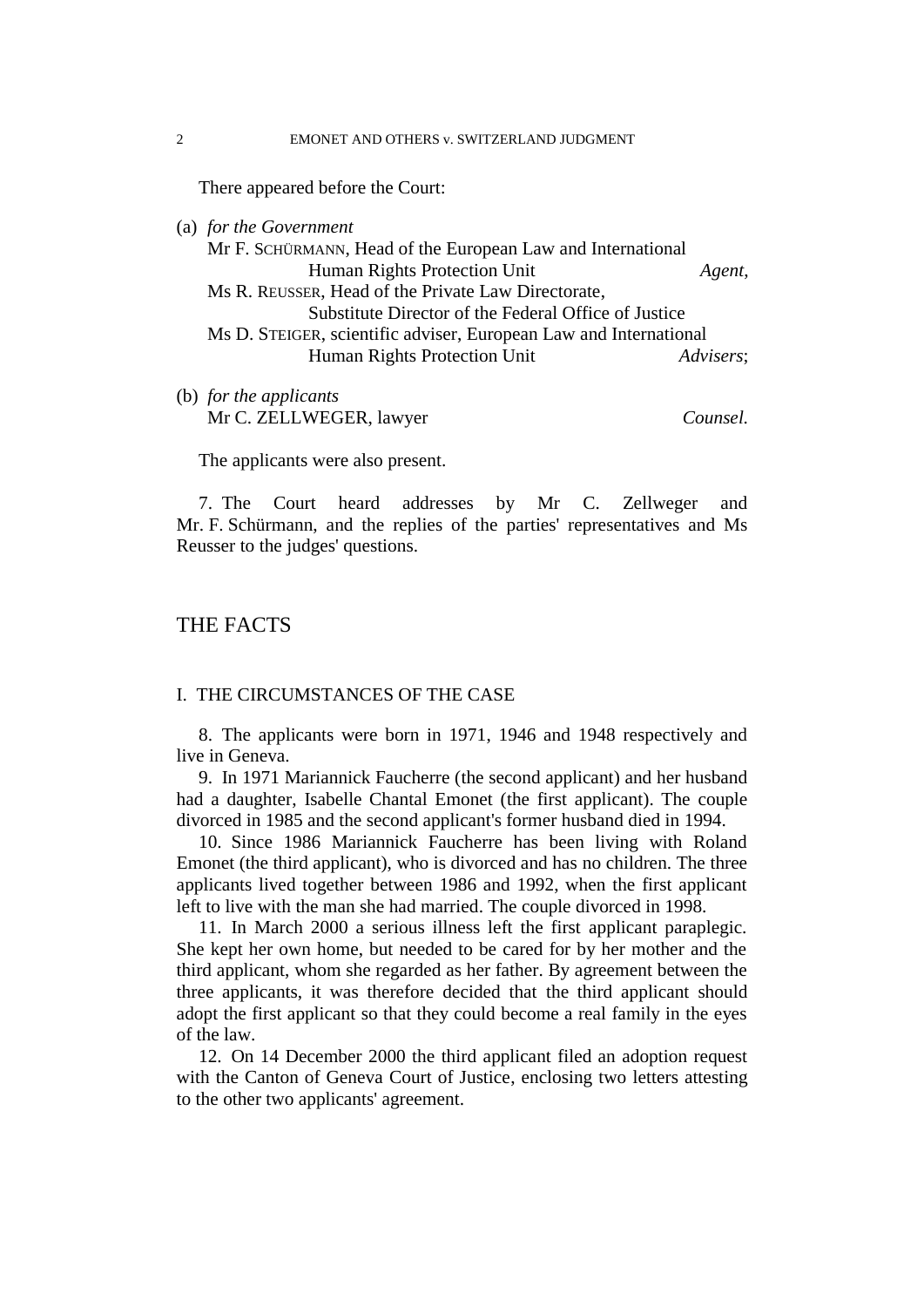#### 13. On 8 March 2001 the Court of Justice pronounced the adoption.

14. On 15 June 2001 the cantonal civil status authorities informed the second applicant that the adoption had the effect of terminating her legal parent-child relationship with the first applicant and that the latter would take on her adoptive father's surname, as she was henceforth his daughter. The first two applicants objected to the termination of the mother-daughter relationship between them and requested that it be restored.

15. In a letter of 23 July 2001 the cantonal civil status authorities announced that they were standing by their decision, which was based on Article 267 of the Swiss Civil Code (see "Relevant domestic and international law", paragraph 20 below). Under the provisions of that Article previously existing parent-child relationships were severed on adoption, save in respect of the spouse of the adoptive parent. Mariannick Faucherre and Roland Emonet, however, were simply cohabiting.

16. On 3 September 2001 the President of the Geneva Department of Justice, Police and Transport formally rejected the request for restoration of the mother-daughter relationship. The applicants applied to the administrative court seeking to have that decision quashed and requesting a declaration that the adoption had not severed the mother-child relationship and that the adopted child could keep her name. On 17 December 2001 the applicants instituted parallel proceedings in the Court of Justice to have the adoption order set aside. The court suspended the proceedings pending the outcome of the present application.

17. On 25 June 2002 the administrative court partly allowed the application, setting aside the decisions of 23 July and 3 September 2001 in so far as they severed the mother-daughter relationship, and ordering the cantonal civil status authorities to restore that relationship.

18. On 2 September 2002 the Federal Office of Justice, having been informed of that decision, referred the matter to the Federal Court.

19. On 28 May 2003 the Federal Court allowed the appeal and invited the cantonal civil status authorities to record the adoption in the civil status register. In its judgment the Federal Court considered whether there was an omission in the Civil Code with regard to the adoption by a cohabitant of his or her partner's child. It pointed out that the adoption of the spouse's child, whether considered as a form of joint adoption or as adoption by a single person, created a legal parent-child relationship between the child and the adoptive parent without severing the existing relationship between the child and its parent. It also pointed out that adoption should be in the interest of the child, so that joint adoption should be the rule and adoption by a single person the exception. The Federal Court noted that adoption by a single person was not subject to any condition other than that of the child's welfare. It concluded that adoption could satisfy that condition only if the link between the partners was strong and lasting, which in principle excluded cohabiting partners, between whom relationships were less stable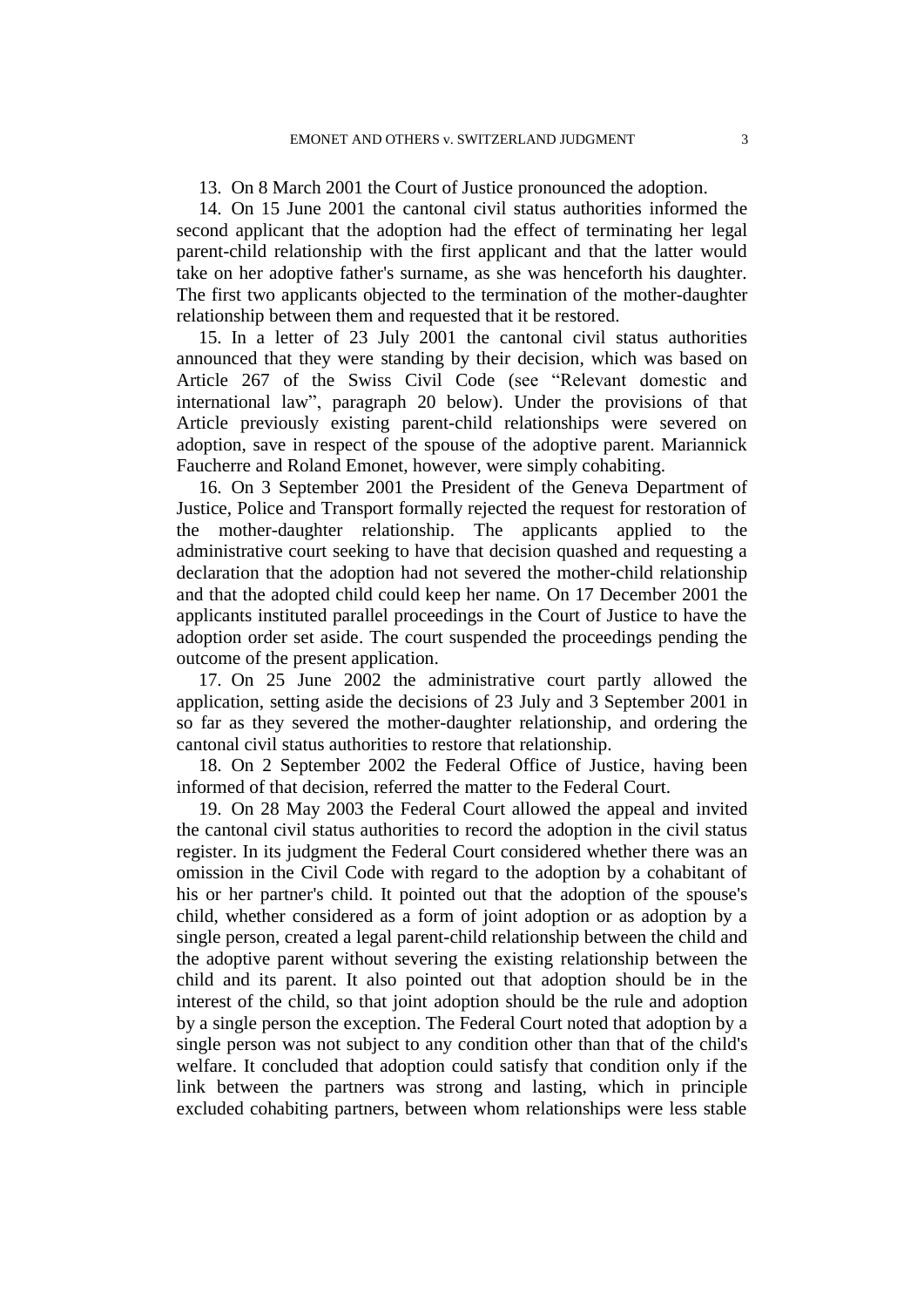than between married couples. That was also the reasoning behind the adoption of section 3, paragraph 3, of the Federal Medically Assisted Procreation Act of 18 December 1998, which entered into force on 1 January 2001 and restricted sperm donation to married couples only. The Federal Court reiterated in this connection that the Federal Council had explicitly stated that the requirements in respect of sperm donation could not be less strict than those concerning joint adoption, a possibility which was open only to married couples, that a stable and lasting relationship between the parents was essential to the child's healthy development, and that common-law partnerships were generally less solid than marriages and, unlike marriage, did not guarantee durability and could therefore not be compared with marriage. The Federal Court thus held that Article 264 a) § 3 of the Civil Code could not be applied by analogy, and that there was no omission in the law that needed to be remedied. That court considered that the situation was that provided for in Article 264 b) § 1 of the Civil Code (see "Relevant domestic and international law", paragraph 20 below). Concerning the Convention, the Federal Court considered that Article 8 did not embody the right to demand a form of adoption that was not provided for by law. Furthermore, the very essence of adoption being the forging of new family ties, prohibiting the accumulation of parent-child relationships was not at variance with Article 8. As to Article 12 of the Convention, the Federal Court repeated that it referred only to marriage and did not confer a right to adopt. The Federal Court also considered the complaint concerning the applicants' unwillingness to accept the legal consequences of the adoption, and found that they could bring proceedings to have the adoption annulled for lack of consent. The judgment was served on the applicants on 3 October 2003.

#### II. RELEVANT DOMESTIC AND INTERNATIONAL LAW

20. The relevant provisions of the Swiss Civil Code are as follows:

#### **Article 264 a) – II. Joint adoption**

"1. Spouses shall only adopt jointly; joint adoption shall not be open to other persons.

2. The spouses must have been married for five years or be at least 35 years of age.

3. A spouse may adopt the child of the other spouse if the spouses have been married for five years."

#### **Article 264 b) – III. Adoption by a single person**

"1. An unmarried person may adopt a child alone if they are at least 35 years old.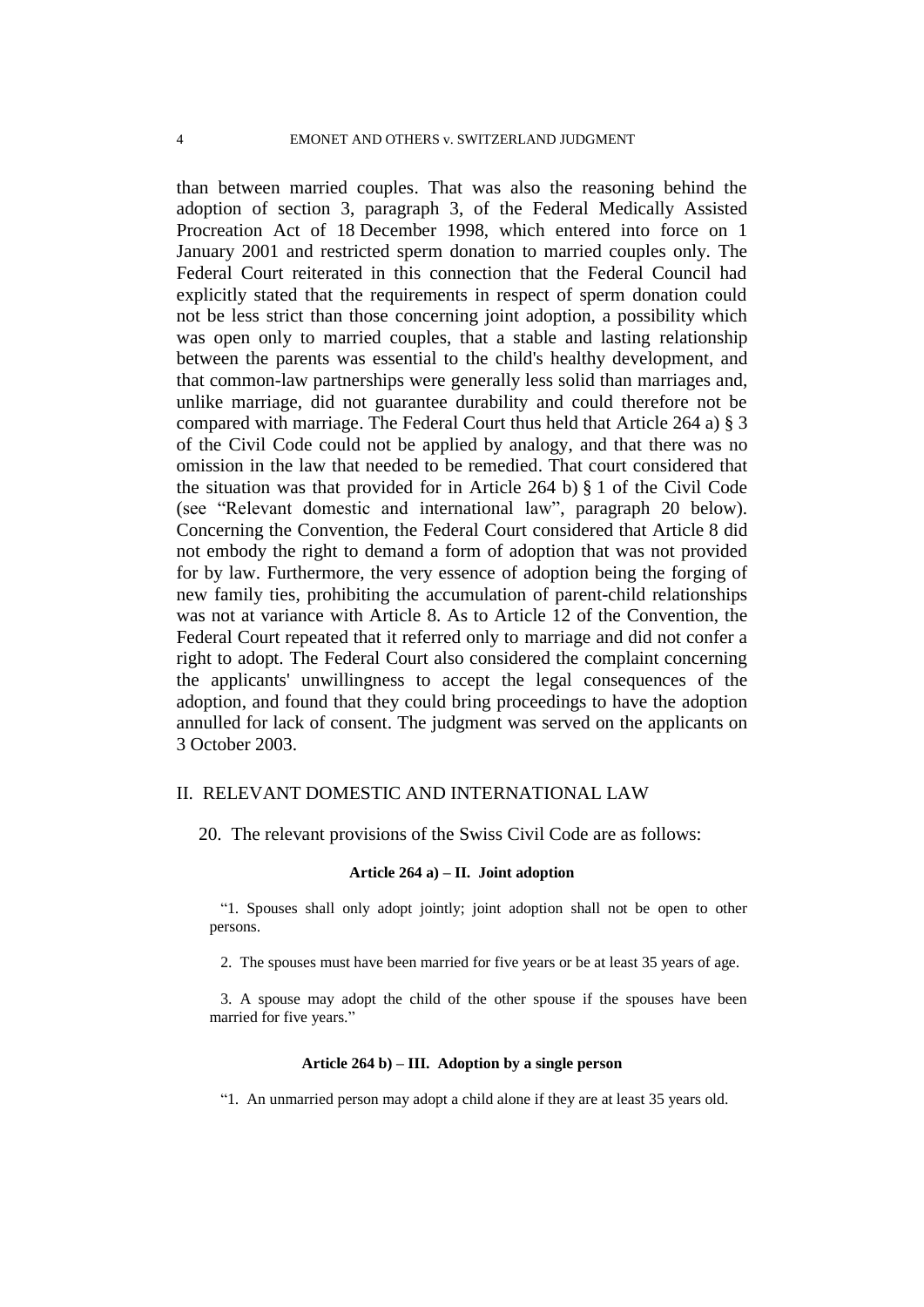2. ..."

#### **Article 266 – B. Adoption of adults and persons declared incapable**

"I. Where there are no descendants, an adult or a person who has been declared incapable may be adopted:

1. if he or she suffers from a physical or mental disability requiring permanent care and the adoptive parents have provided such care for at least five years;

2. ...

III. For the remainder, the provisions on the adoption of minors shall apply by analogy."

#### **Article 267– C. Effects – I. General**

"1. The child shall acquire the legal status of a child of the adoptive parents.

2. The existing parent-child relationships shall be severed, save in respect of the spouse of the adoptive parent.

3. The child may be given a new forename upon adoption."

#### **Article 269 – E. Annulment of adoption – I. Grounds – 1. Lack of consent**

"1. If, for no lawful reason, consent has not been sought, the persons entitled to give consent may challenge the adoption in court, provided that this would not seriously prejudice the child's welfare.

2. This right does not, however, concern parents who have the possibility of appealing against the decision to the Federal Court."

21. Section 122 of the Federal Court Act of 17 June 2005, which entered into force on 1 January 2007, provides for the possibility of having Federal Court judgments reviewed in the event that the Court finds a violation of the Convention.

#### **Section 122** - **Violation of the European Convention on Human Rights**

"Revision of a Federal Court judgment for violation of the European Convention for the Protection of Human Rights and Fundamental Freedoms of 4 November 1950 (ECHR) may be requested under the following conditions:

a. when the European Court of Human Rights, in a final judgment, has found a violation of the ECHR or its protocols;

b. compensation cannot remedy the effects of the violation;

c. revision is necessary to remedy the effects of the violation."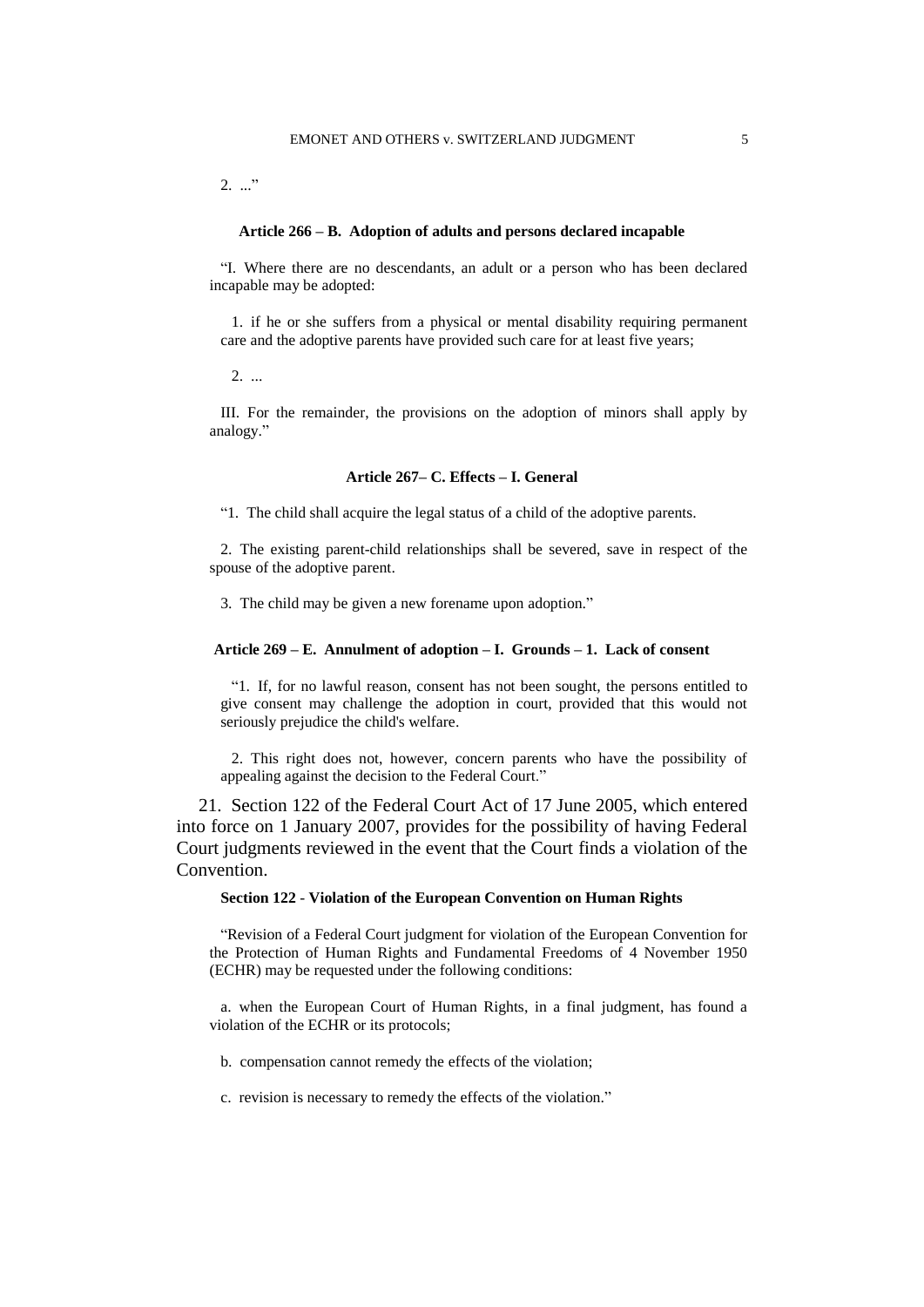22. The relevant provisions of the European Convention of 24 April 1967 on the adoption of children, which entered into force in Switzerland on 1 April 1973, read as follows:

#### **Article 3**

"This Convention applies only to legal adoption of a child who, at the time when the adopter applies to adopt him, has not attained the age of 18, is not and has not been married, and is not deemed in law to have come of age."

#### **Article 6**

"1. The law shall not permit a child to be adopted except by either two persons married to each other, whether they adopt simultaneously or successively, or by one person.

2. The law shall not permit a child to be again adopted save in one or more of the following circumstances:

- a. where the child is adopted by the spouse of the adopter;
- b. where the former adopter has died;
- c. where the former adoption has been annulled;
- d. where the former adoption has come to an end."

#### **Article 10**

"1. Adoption confers on the adopter in respect of the adopted person the rights and obligations of every kind that a father or mother has in respect of a child born in lawful wedlock.

Adoption confers on the adopted person in respect of the adopter the rights and obligations of every kind that a child born in lawful wedlock has in respect of his father or mother.

2. When the rights and obligations referred to in paragraph 1 of this article are created, any rights and obligations of the same kind existing between the adopted person and his father or mother or any other person or body shall cease to exist. Nevertheless, the law may provide that the spouse of the adopter retains his rights and obligations in respect of the adopted person if the latter is his legitimate, illegitimate or adopted child.

In addition the law may preserve the obligation of the parents to maintain (in the sense of *l'obligation d'entretenir* and *l'obligation alimentaire*) or set up in life or provide a dowry for the adopted person if the adopter does not discharge any such obligation.

3. As a general rule, means shall be provided to enable the adopted person to acquire the surname of the adopter either in substitution for, or in addition to, his own.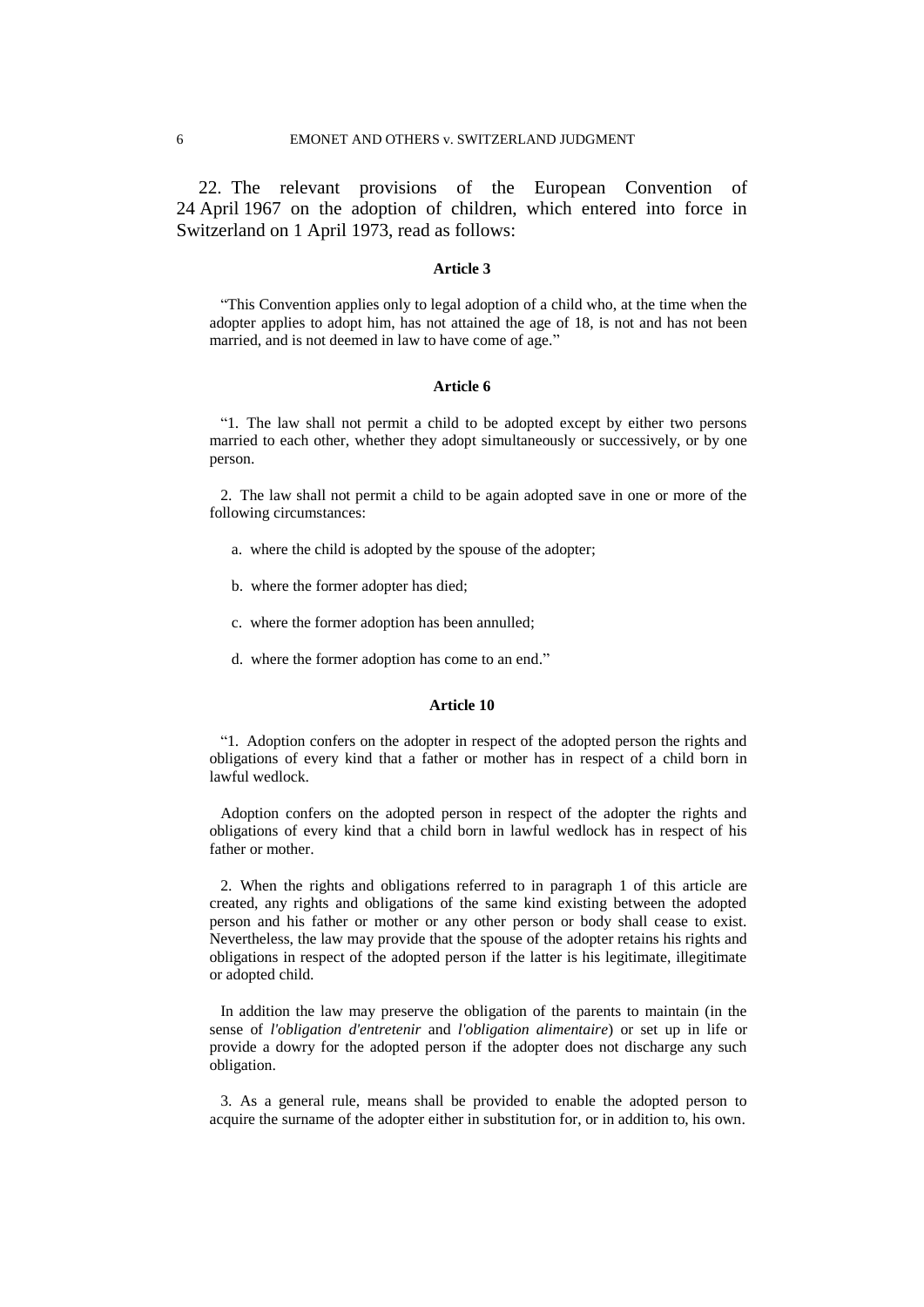4. If the parent of a child born in lawful wedlock has a right to the enjoyment of that child's property, the adopter's right to the enjoyment of the adopted person's property may, notwithstanding paragraph 1 of this article, be restricted by law.

5. In matters of succession, in so far as the law of succession gives a child born in lawful wedlock a right to share in the estate of his father or mother, an adopted child shall, for the like purposes, be treated as if he were a child of the adopter born in lawful wedlock."

23. At its 77th meeting, held in May 2002, the European Committee on Legal Cooperation instructed the Committee of Experts on Family Law to examine the European Convention on the Adoption of Children. A working party on adoption was set up at the start of 2003 to draft a report making detailed proposals for a possible revision of that convention. In its final report (CJ-FA-GT1 (2004) 2) the working party concluded that a new (revised) convention on the adoption of children should be elaborated as soon as possible.

24. On 16 May 2006, the draft revised Convention of the Council of Europe on the Adoption of Children, as amended by the working party at its 4 th meeting, from 5 to 7 April 2006, was published. The revised version is based on the information contained in the working party's final activity report.

25. The following are excerpts from the draft (revised) Convention and the corresponding explanatory report, as adopted by the working party at its 36th meeting, from 15 to 17 November 2006, and by the European Committee on Legal Cooperation at its 82<sup>nd</sup> meeting, from 26 February to 1 March 2007:

#### **Text of the draft Convention (revised)**:

Preamble

 $\ddot{\cdot}$  ...

Considering that, although the institution of the adoption of children exists in the law of all member states of the Council of Europe, there are in those countries still differing views as to the principles which should govern adoption and differences in the procedure for effecting, and the legal consequences of, adoption;

..."

#### Article 2 (Scope of the Convention)

"1. This Convention applies to the adoption of a child who, at the time when the adopter applies to adopt him or her, has not attained the age of 18, is not and has not been married and has not reached majority.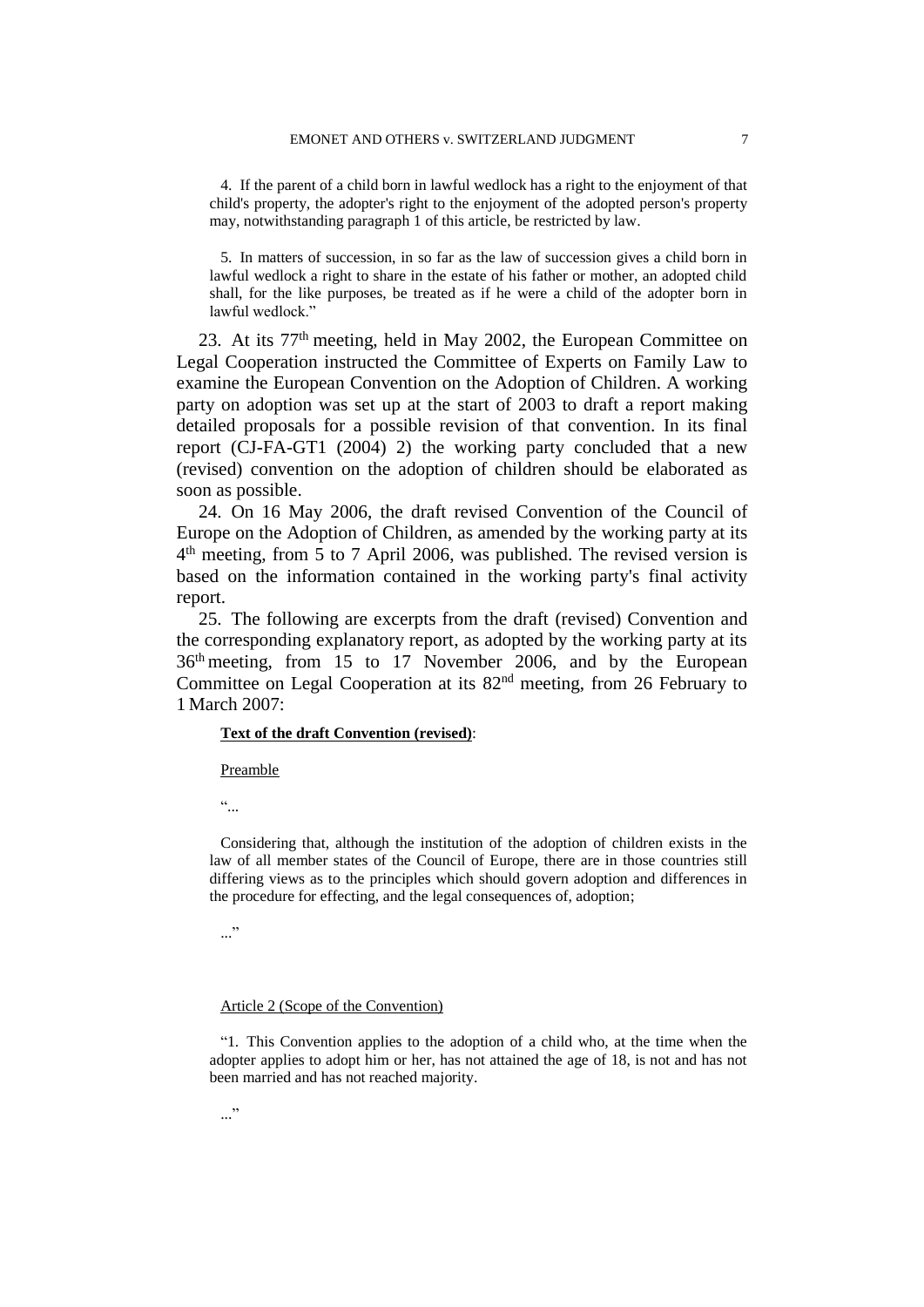Article 7 (conditions for adoption)

"1. The law shall permit a child to be adopted:

a. by two persons of different sex who

i. are married to each other, or

ii. where such an institution exists, have entered into a registered partnership together;

b. by one person.

2. States are free to extend the scope of this Convention to same-sex couples who are married together or who have entered into a registered partnership. They are also free to extend the scope of this Convention to different-sex couples and same-sex couples who are living together in a stable relationship.

..."

#### Article 11 (Effects of an adoption)

"1. Upon adoption a child shall become a full member of the family of the adopter(s) and shall have in regard to the adopter(s) and his, her or their family the same rights and obligations as a child of the adopter(s) whose parentage is legally established. The adopter(s) shall have parental responsibility for the child. The adoption shall terminate the legal relationship between the child and his or her father, mother and family of origin.

2. Nevertheless, the spouse or registered partner of the adopter shall retain his or her rights and obligations in respect of the adopted child if the latter is his or her child, unless the law otherwise provides.

3. As regards the termination of the legal relationship between the child and his or her family of origin, States Parties may make exceptions in respect of matters such as the surname of the child and impediments to marriage or to entering into a registered partnership.

4. States Parties may make provision for other forms of adoption having more limited effects than those stated in the preceding paragraphs of this article.

..."

#### **Commentary on the Articles of the Convention.**

Article 7 (conditions for adoption)

"...

48. States are also free to extend the scope of the convention to different- or samesex couples who are living together in a stable relationship. It is up to the States Parties to specify the criteria for assessing the stability of such a relationship.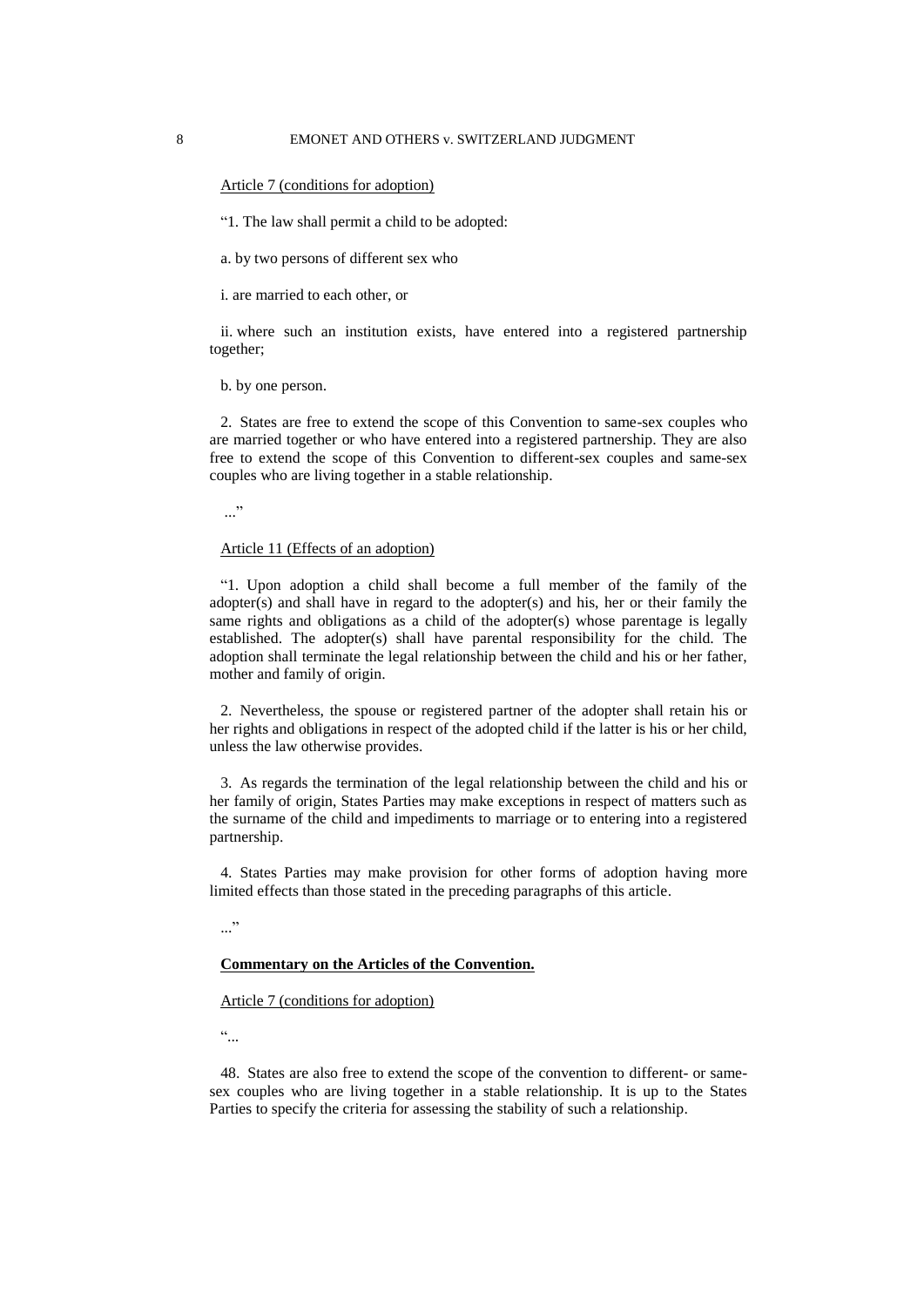49. If a State Party has extended the scope of the convention its provisions have to be applied *mutatis mutandis*.

..."

#### Article 11 (Effects of an adoption)

"64. The revised convention mainly deals with "full" adoption (which is an adoption that severs all ties with the family of origin) without preventing those states that have "simple" adoption (which is an adoption that does not sever the relationship with the family of origin so that the adopted child is not entirely integrated into his or her adoptive family) from continuing to use this form of adoption.

65. The main object of this article is to ensure that an adopted child is treated from every standpoint like a child of the adopter and his or her family and that, in principle, all ties with the child's family of origin should be severed.

...

67. According to paragraph 2, the parent whose child is adopted by his or her spouse or registered partner retains his or her rights and obligations in respect of the child, unless the law otherwise provides.

...."

# THE LAW

#### I. ALLEGED VIOLATION OF ARTICLE 8 OF THE CONVENTION

26. The applicants maintained that the effects of the adoption of Isabelle Chantal Emonet by Roland Emonet had violated their right to respect for their family life, as protected by Article 8 of the Convention, the relevant parts of which provide:

"1. Everyone has the right to respect for his private and family life...

2. There shall be no interference by a public authority with the exercise of this right except such as is in accordance with the law and is necessary in a democratic society in the interests of national security, public safety or the economic well-being of the country, for the prevention of disorder or crime, for the protection of health or morals, or for the protection of the rights and freedoms of others."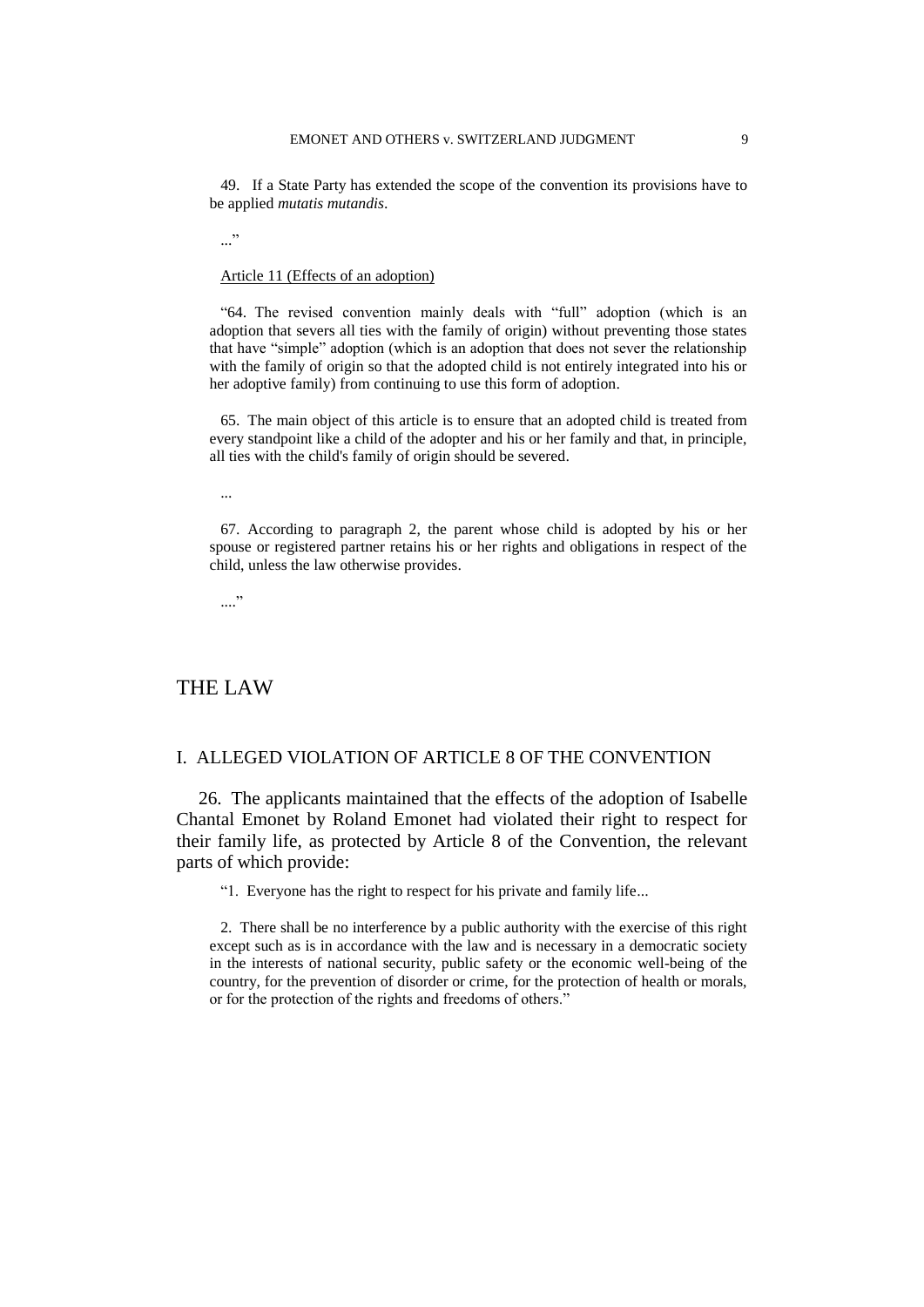#### **A. Admissibility**

*1. Preliminary objection that Article 8 of the Convention was inapplicable to the facts of the case*

#### **(a) Submissions of the parties**

27. According to the Government, Article 8 § 1 was not applicable in the present case.

28. In support of that objection the Government submitted that the right to adopt was not, as such, included among the rights guaranteed by the Convention, and that Article 8 did not oblige the States to grant a person the status of adoptive parent or adopted child. They further submitted that the right to respect for family life presupposed the existence of a family and did not protect the simple wish to found one.

29. The Government also argued that the main consequence of full adoption, as provided for under Article 267 of the Civil Code (see "Relevant domestic and international law", paragraph 20 above), was to sever the existing parent-child relationship and fully integrate the child into the adoptive family. The consequences of this type of adoption were clear in the law. Indeed, the need to sever the legal relationship between the adopted child and its natural family had been explicitly recognised by the European Commission of Human Rights (the Government cited *X v. Belgium and the Netherlands*, no. 6482/74, Commission decision of 10 July 1975, Decisions and Reports (DR) 7, p. 75).

30. The Government also submitted that the applicants could have avoided the situation at the origin of their complaint, namely the severance of the mother-child relationship, either by forgoing the adoption or by getting married. As they were represented by counsel they should have been aware of the consequences of the adoption. Their ignorance of the law and its consequences was not something for which the State could be rendered liable.

31. Finally, the Government emphasised that there were no binding European standards regarding the adoption by a person of their cohabiting partner's child, nor any general consensus on the matter among the Council of Europe's member States, as no provision was made in most European legislation for the adoption of a cohabiting partner's child.

32. The applicants rejected the Government's arguments and argued that Article 8 was applicable to their case. They challenged the allegation that they had been represented by counsel in their dealings with the Swiss authorities. They referred in that connection to the court decision of 8 March 2001, delivered on the application of Roland Emonet, "who appeared in person". They also submitted that that decision made no mention whatsoever of the severance of the mother-child relationship, or even of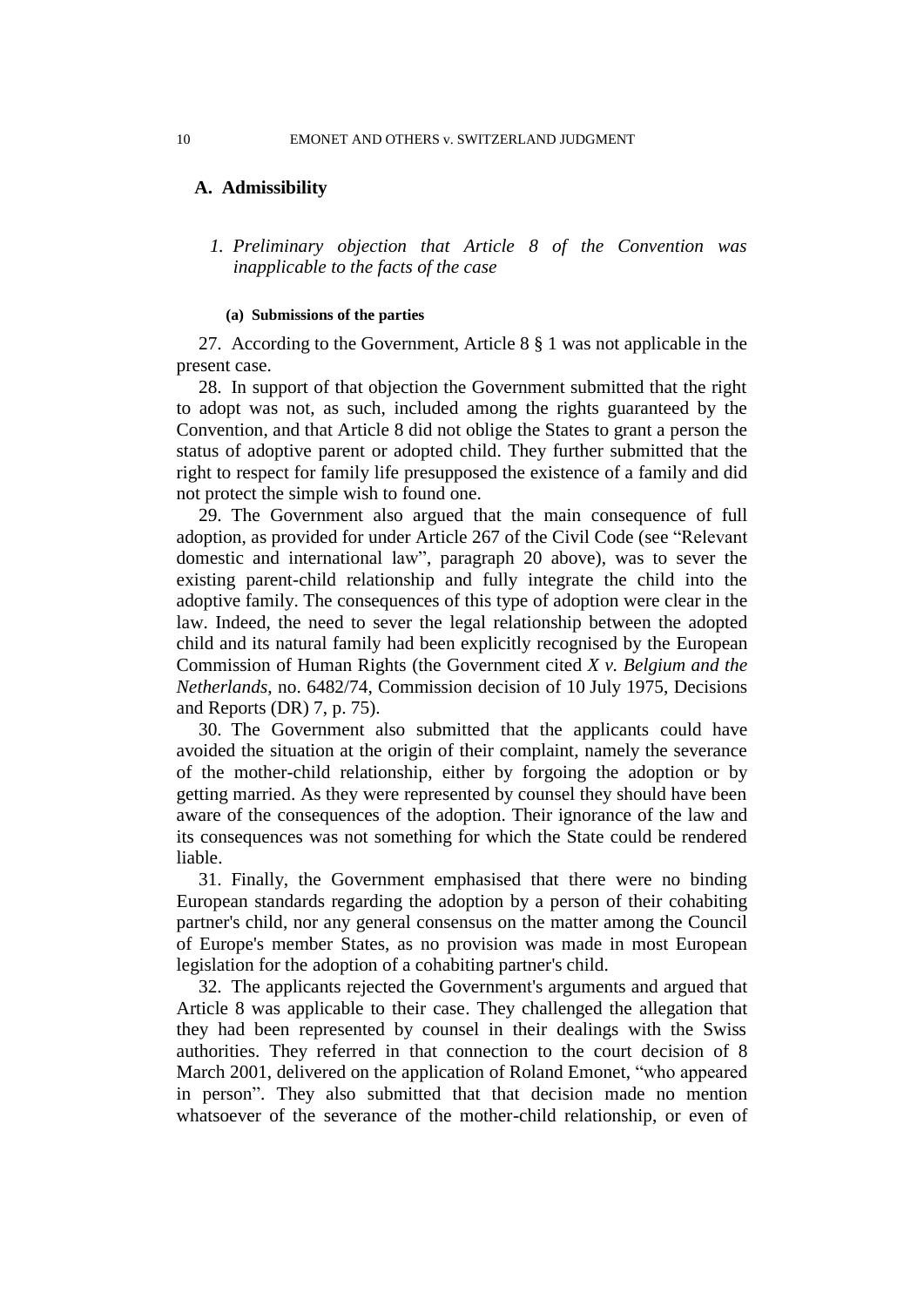Article 267 § 2 of the Civil Code (see "Relevant domestic and international law", paragraph 20 above).

#### **(b) The Court's assessment**

33. In keeping with its case-law, the Court notes that the question of the existence or non-existence of "family life" is essentially a question of fact depending upon the existence of close personal ties (*Marckx v. Belgium*, judgment of 13 June 1979, series A no. 31, pp. 14 et seq., § 31, and *K. and T. v. Finland* [GC], no. 25702/94, § 150, ECHR 2001-VII).

34. It points out that the notion of a "family", for the purposes of Article 8, is not confined solely to marriage-based relationships but may also encompass other *de facto* "family ties" where partners live together without being married (see, among other authorities, *Johnston and Others v. Ireland*, judgment of 18 December 1986, series A no. 112, p. 25, § 55; *Keegan v. Ireland*, judgment of 26 May 1994, series A no. 290, p. 17, § 44; *Kroon and Others v. the Netherlands*, judgment of 27 October 1994, series A no. 297-C, pp. 55 et seq., § 30; and *X, Y and Z v. the United Kingdom*, judgment of 22 April 1997, *Reports of Judgments and Decisions* 1997-II, p. 629, § 36).

35. The Court also reiterates the principle that relationships between parents and adult children do not fall within the protective scope of Article 8 unless "additional factors of dependence, other than normal emotional ties, are shown to exist" (see, *mutatis mutandis*, *Kwakye-Nti and Dufie v. the Netherlands* (dec.), no. 31519/96, 7 November 2000).

36. When deciding whether a relationship can be said to amount to "family life", a number of factors may be relevant, including whether the couple live together, the length of their relationship and whether they have demonstrated their commitment to each other by having children together (see, for example, *Kroon and Others*, cited above, pp. 55 et seq., § 30, and *X, Y and Z v. the United Kingdom*, cited above, p. 630, § 36).

37. In the present case one of the partners in the couple is the biological mother of the adopted person, who was about 30 years old when she was adopted. The three applicants all lived together from 1986 to 1992, then the first applicant left the family home to live with her husband, whom she divorced in 1998. Since 2000 she has needed care and support, which the other two applicants provide. The Court therefore considers that what amounts to a *de facto* family tie exists between the three applicants, and that "additional factors of dependence other than normal ties of affection" exist, of the type referred to in the above-cited *Kwakye-Nti and Dufie v. the Netherlands* decision. Although she was not born of the relationship between the other two applicants, Isabelle Chantal Emonet is Mariannick Faucherre's daughter and considers Roland Emonet as her father (see, by contrast, the *Haas v. the Netherlands*, judgment, no. 36983/97, § 42, ECHR 2004-I, where the Court held that no "family life" existed because the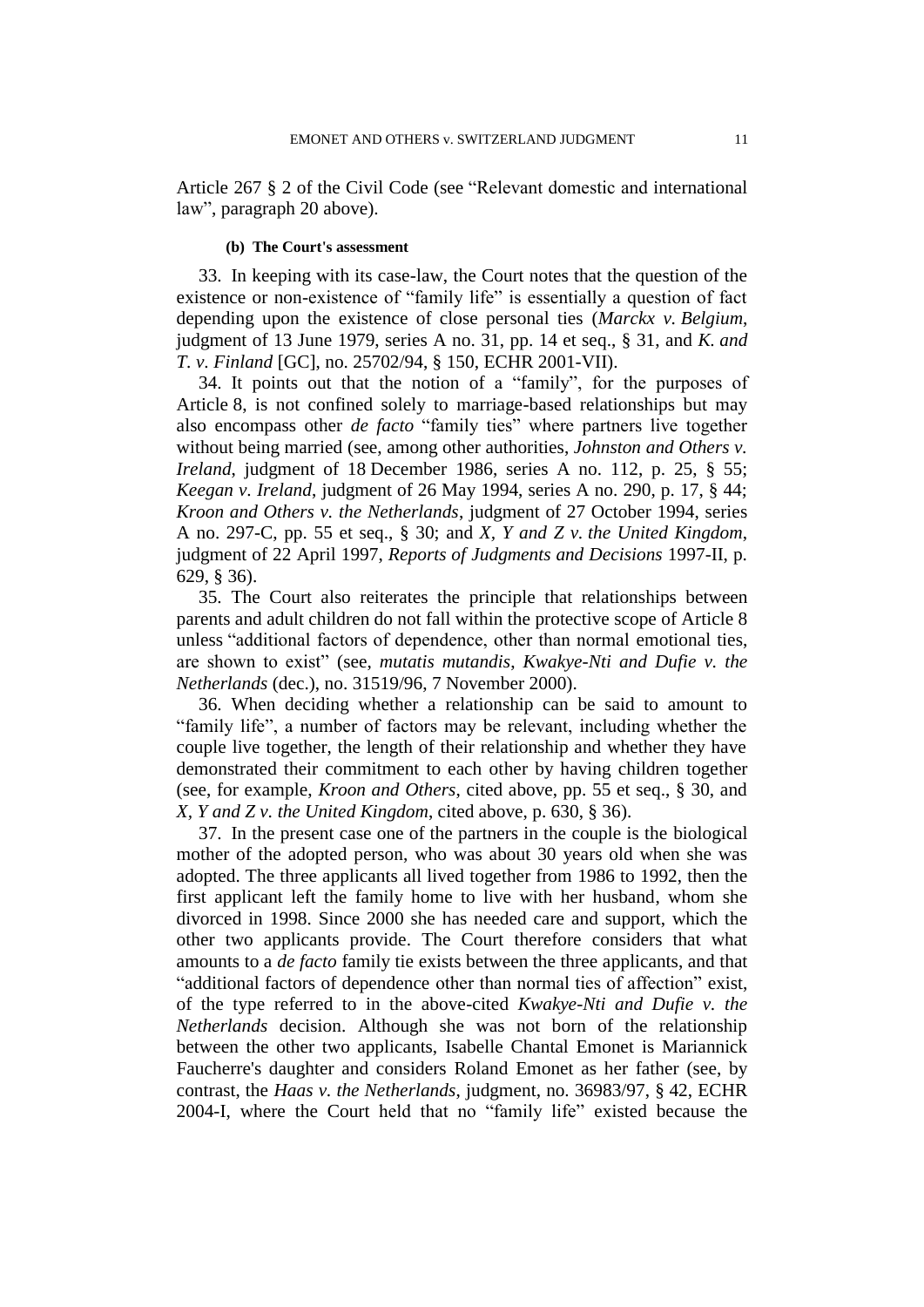applicant had never lived with his son and had only ever had sporadic contact with him; see also, *mutatis mutandis*, *Söderbäck v. Sweden*, judgment of 28 October 1998, *Reports* 1998-VII, p. 3095, § 32).

38. Accordingly, the Court finds that Article 8 is applicable in the instant case.

# *2. Preliminary objection on grounds of failure to exhaust domestic remedies*

#### **(a) Submissions of the parties**

39. The Government maintained that if the applicants' intention had been to challenge the legal consequence of the adoption, namely the severance of the mother-daughter relationship, they should have applied for the annulment of the adoption decision of 8 March 2001, not contested, as they had done, the decision of the civil status authorities to register the adoption, as it was not those authorities' role to examine the merits of adoption decisions. The applicants had therefore not exhausted domestic remedies.

40. According to the Government, the applicants also had the possibility of remedying the alleged violation of the Convention at the domestic level, by applying to have the adoption annulled for lack of consent, in accordance with Articles 23 et seq. of the Code of Obligations, combined with Articles 269 et seq. of the Civil Code (see "Relevant domestic and international law", paragraph 20 above). The Government observed that the applicants had in fact initiated such proceedings, which were still pending before the Canton of Geneva Court of Justice. Those proceedings had been suspended pending delivery of the Court's judgment on the present application.

41. The applicants maintained that they had exhausted domestic remedies. They argued that they had appealed to the Canton of Geneva Administrative Court against the initial decision of the Department of Justice and Police of the canton, of 3 September 2001, in which the authority concerned had found that the adoption of 8 March 2001 had effectively severed the mother-child relationship between the first and second applicants. The Administrative Court had found in their favour, but the Federal Office of Justice had decided to appeal to the Federal Court.

42. The applicants did not deny having brought proceedings before the Canton of Geneva Court of Justice to have the adoption annulled for lack of consent, but they alleged that they had no reason to believe their action would succeed. Furthermore, the annulment of the adoption would not be a satisfactory outcome for them: while restoring the legal relationship between the mother and her biological daughter, it would also make it impossible for the third applicant to adopt the first applicant, who considered him as her father.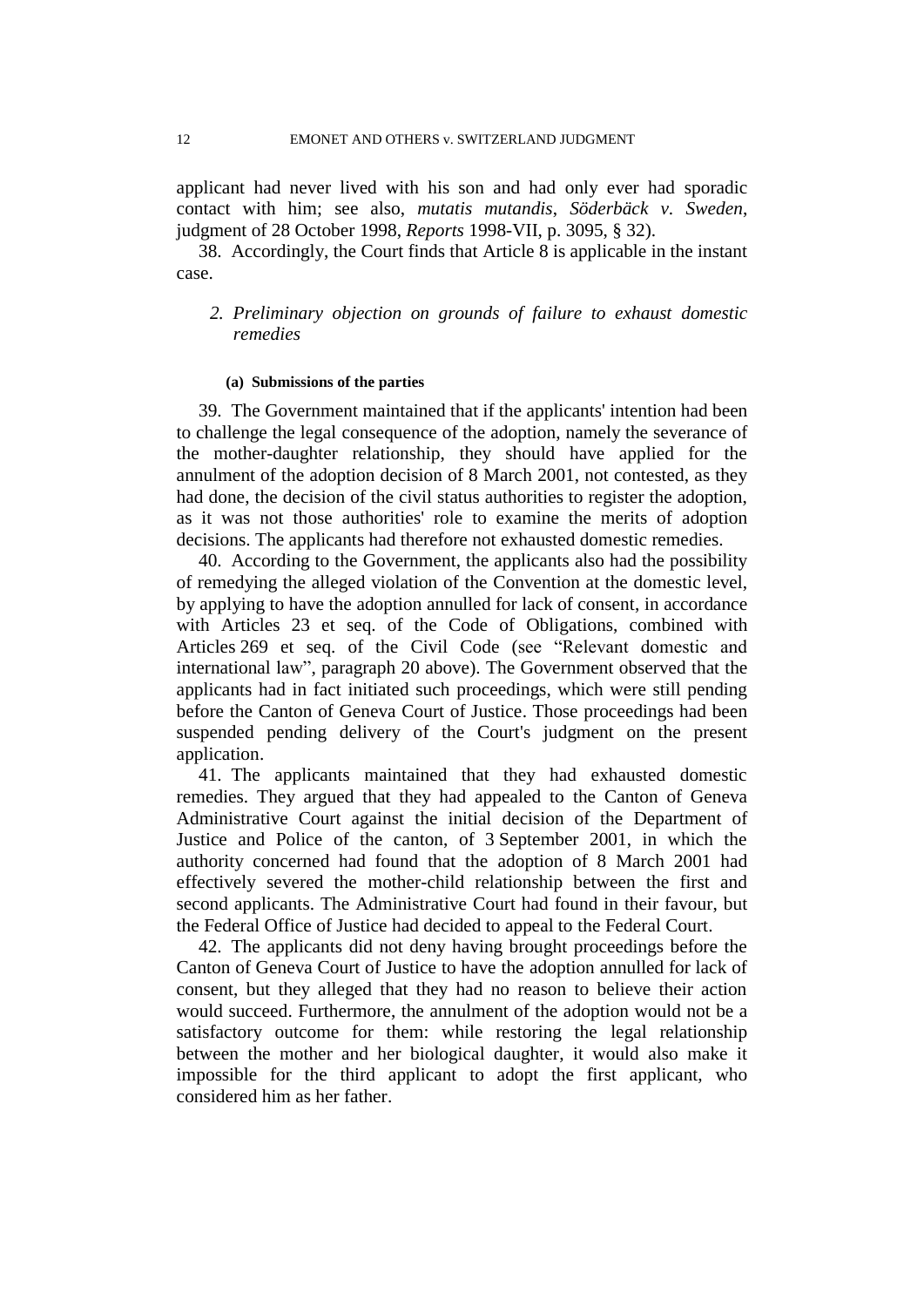#### **(b) The Court's assessment**

43. The Court is not convinced by the Government's reasoning. The burden of proof is on the Government claiming non-exhaustion to satisfy the Court that an effective remedy was available in theory and in practice at the relevant time, that is to say, that the remedy was accessible, capable of providing redress in respect of the applicants' complaints and offered reasonable prospects of success (see *V. v. the United Kingdom* [GC], no. 24888/94, § 57, ECHR 1999-IX). As neither the Administrative Court nor, in the last instance, the Federal Court had declared the applicants' appeals against the decision inadmissible, but had examined them on the merits, it cannot be said that these remedies were not effective for the purposes of Article 35 § 1 of the Convention.

44. Furthermore, the Court notes that the proceedings to have the adoption annulled for lack of consent, in accordance with Articles 23 et seq. of the Code of Obligations, together with Articles 269 et seq. of the Civil Code (see "Relevant domestic and international law", paragraph 20 above), which are currently pending before the Court of Justice, could effectively lead to the annulment of the adoption. However, that was not the aim of the application. Were this application to prove to be ill-founded, annulment would be the applicants' last resort. As annulment proceedings are unable to remedy the effect of adoption at the origin of the dispute, annulment cannot be considered as an "effective" remedy in keeping with the Court's abovementioned case-law.

45. It follows that the complaint concerning Article 8 cannot be rejected for failure to exhaust domestic remedies.

#### *3. Conclusion*

46. The Court concludes that this complaint is not manifestly ill-founded within the meaning of Article 35  $\S$  3 of the Convention. The Court notes, moreover, that this complaint is not inadmissible on any other grounds. It must therefore be declared admissible.

#### **B. The merits**

#### *1. The parties' submissions*

#### **(a) The applicants**

47. The applicants maintained that the effects of the adoption at issue amounted to an interference with the exercise of their right to respect for their family life.

48. They submitted that severing the mother's legal relationship with her child did not serve any public or private interest. On the contrary, the very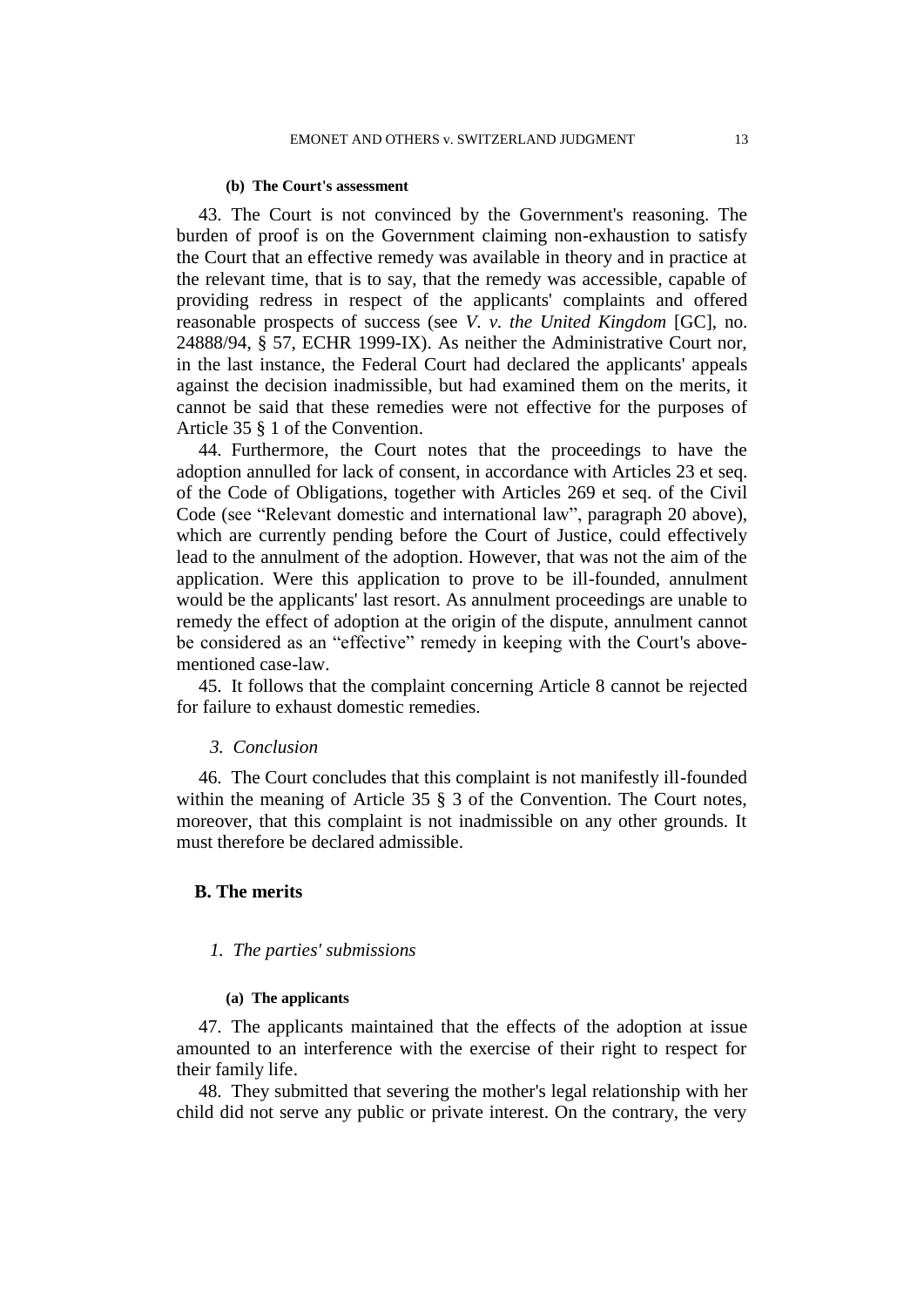purpose of the adoption procedure was clearly to allow the first applicant, whose biological father had died, to be adopted by the third applicant, whom she considered as a father, in order to place him on an equal footing with the mother in the eyes of the law. The sole purpose of the adoption had thus been to legalise a "*de facto*" family. However, the legal relationship between the second applicant and her biological daughter, the first applicant, had been severed without their knowledge and against their will, simply because the second applicant was not married to the third applicant.

49. In the applicants' submission, for the purposes of Article 8 § 2 of the Convention the first criterion to be taken into account when weighing up the various interests was the child's welfare. In the present case all three applicants had wanted the adoption. Above and beyond the emotional aspect and the support – including material support – the first applicant needed because of her disability, it was evident that the impugned decision deprived her of her inheritance rights to her natural mother's estate.

50.The applicants submitted that the present case should also be considered from the point of view of the equal treatment, enshrined in Article 14 of the Convention, between married and unmarried couples. They pointed out, in support of that submission, that the draft revision of the European Convention on the Adoption of Children opened up adoption to registered partners (see "Relevant domestic and international law", paragraphs 23-25 above). The survey produced by the Swiss Institute of Comparative Law and adduced by the Government showed that a number of European States had already provided in their legislation for the principle of equal treatment in adoption matters between registered partners and married couples, and in some cases even same-sex partners.

51. Lastly, the applicants submitted that they had at no time been informed that the adoption would result in the severing of the legal relationship between the second and first applicants. Not until the letter sent by the Canton of Geneva civil status authorities to the second applicant on 15 June 2001 had the applicants known what effects the adoption would have.

52. In the light of the above, the applicants were convinced that the severance of the mother's legal relationship with her daughter was unjustified and indeed disproportionate.

#### **(b) The Government**

53. The Government disputed these arguments. They submitted that the adoption in question had not amounted to an interference with the applicants' right to respect for their family life as there had been no interruption of their personal relationship.

54. According to the Government the adoption had been based on Article 264 b) of the Civil Code and that was quite clear from the decision of 8 March 2001 of the Canton of Geneva Court of Justice.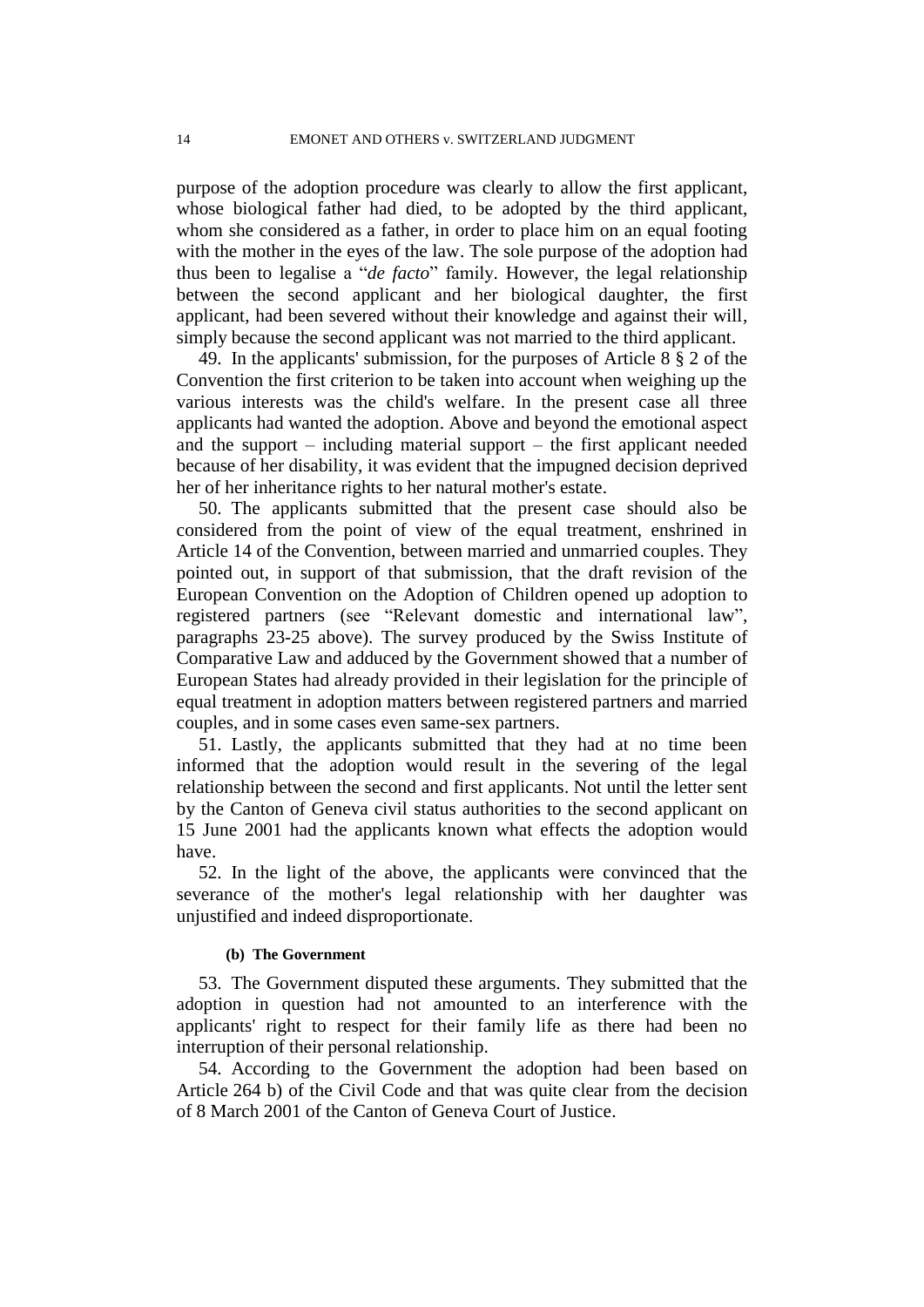55. They argued that the consequence of the adoption, as provided for in Article 267 § 2 of the Civil Code, namely the severing of existing legal parent-child relationships, answered a "pressing social need" and was proportionate to the legitimate aim pursued, as it made the situation clear and avoided any conflicts of interest that might arise for the adopted person as a result of his or her new legal status which, in accordance with Article 267 § 1 of the Civil Code, was that of a child of the adoptive parents (see "Relevant domestic and international law", paragraph 20 above).

56. The Government explained that the joint adoption system had been introduced in the wake of a complete overhaul of Swiss adoption law in 1972. The question of the adoption of a child by cohabiting partners or the adoption of the cohabiting partner's child had not been broached in the Federal Council's message or in the debates in the Swiss Parliament. Nor had it been discussed when Swiss divorce law had been revised in 1998, and Parliament had increased the duration of marriage required for adoption of the spouse's child from two to five years precisely in order to protect the child's interests. According to the Government, however, adoption can only satisfy this requirement if the link between the partners is strong and lasting, which excludes cohabiting partners, whose relationships are generally less stable than those of married couples.

57. The Government further submitted that there were no binding European standards regarding the adoption by a person of their cohabiting partner's child, nor any general consensus on the matter among the Council of Europe's member States. That was made clear in a study produced by the Swiss Institute of Comparative Law, whose findings confirmed the existence of considerable differences from one country to another. Even in those States which legally recognised cohabitation, the situation varied from one to another: the most flexible legislation authorised adoption by the child's parent's cohabiting partner, establishing a legal parent-child relationship by adoption without the other parent losing his or her legal status *vis-à-vis* the child (in England, Belgium, Spain, the Netherlands, Portugal and Luxembourg, for example). In other countries (such as France, Italy, Ireland and Denmark) this type of adoption was prohibited. In yet other countries adoption was possible, but with varying consequences for existing parent-child relationships (Germany, Austria and Croatia, for example).

58. According to the Government, the results of the survey were corroborated by the intergovernmental work done recently in connection with the revision of the 1967 European Convention on the Adoption of Children. Article 7 of the draft revised convention (see "Relevant domestic and international law", paragraph 25 above) required the law to permit a child to be adopted by two persons of different sex who are married to each other or have entered into a registered partnership together, or by one person. For people in other types of relationships, the revised draft text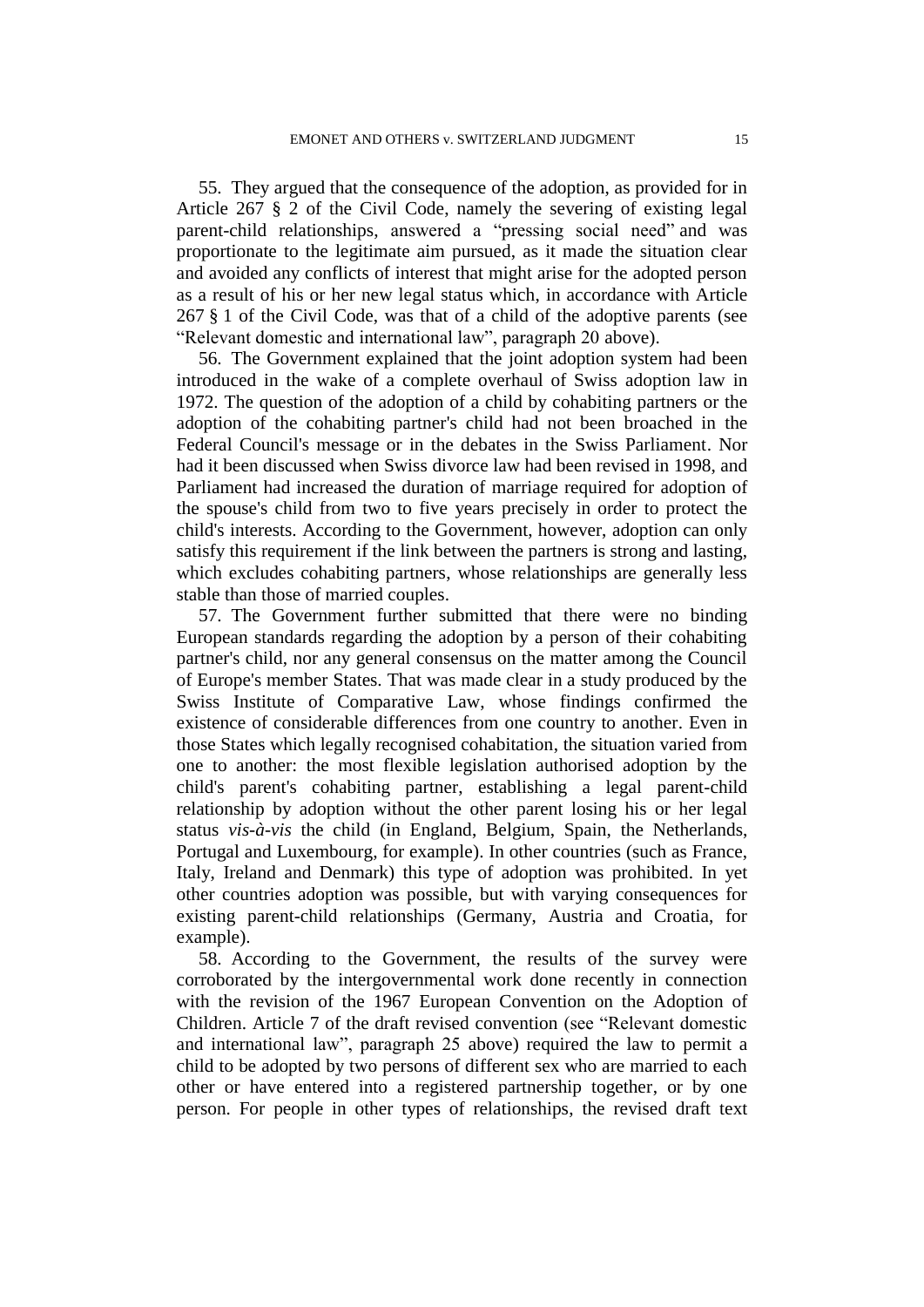provided only for the possibility for States to extend the Convention to homosexual or heterosexual couples living together in stable relationships. Although the Convention only covered the adoption of children, the Government nevertheless considered that the reasoning behind the solutions adopted was also applicable, *a fortiori*, to the exceptional case of the adoption of an adult.

59. As regards the applicability of Article 8 to the present case, the Government maintained that they had shown sufficiently clearly that uncertainty subsisted as to the best way to protect the interests of children in situations similar to that of the first applicant. They submitted that States should be left a broad margin of appreciation in that respect and that it was not for the Court to impose a single solution for use in such situations.

60. The respondent Government considered it important to point out that the question of the alleged difference of treatment between married and unmarried couples had not been raised before the domestic authorities and should therefore not be examined by the Court.

61. Lastly, on the matter of whether the Court of Justice was obliged, of its own motion, to alert the applicants to the consequences of the adoption, the Government submitted that the Civil Code was perhaps Switzerland's best-known law and that the wording of Article 267 § 2 left no room for doubt as to the effects of the adoption (see "Relevant domestic and international law", paragraph 20 above). Furthermore, it was clear from the Administrative Court's judgment that the applicants' lawyer had read the adoption request without warning the applicants of its consequences.

62. In conclusion, as the question of the adoption of a cohabiting partner's child raised complex questions to which the Contracting States did not all have the same approach, Article 8 could not be considered to impose an obligation on the respondent Government to permit such adoptions in the same conditions as adoption by married couples.

### *2. The Court's assessment*

#### *(a) The principles developed by the Court*

63. The Court reiterates that the essential object of Article 8 is to protect the individual against arbitrary action by the public authorities. There are in addition positive obligations inherent in effective "respect" for family life. In both contexts regard must be had to the fair balance to be struck between the competing interests of the individual and of the community as a whole; and in both cases the State enjoys a certain margin of appreciation (see *Keegan*, cited above, p. 19, § 49, and *Pini and Others v. Romania*, nos. 78028/01 and 78030/01, § 149, ECHR 2004-V).

64. According to the principles that emerge from the Court's case-law, where the existence of a family tie with a child has been established the State must act in a manner calculated to enable that tie to be developed and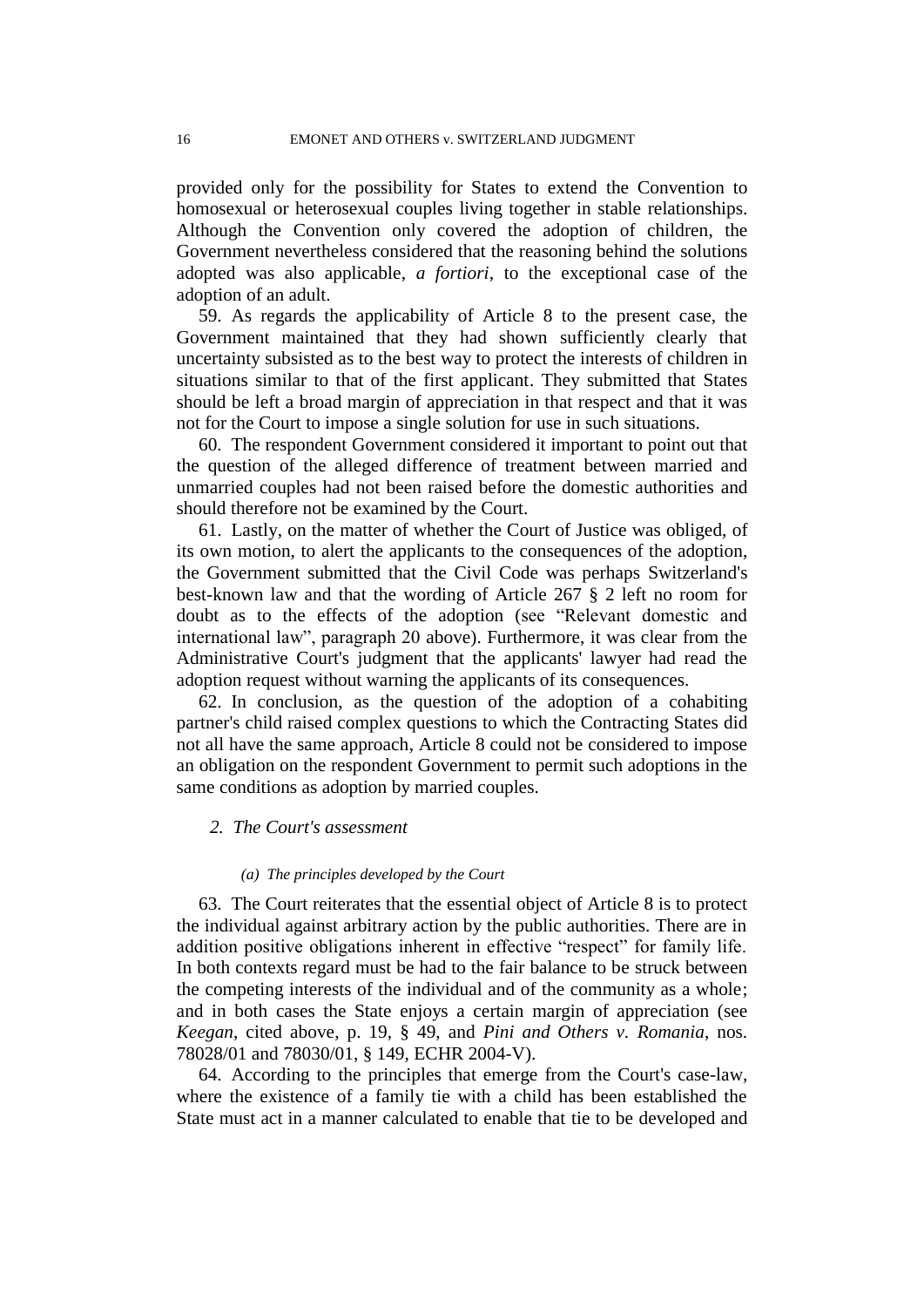legal safeguards must be established that render possible the child's integration in his family (see, *mutatis mutandis*, *Kroon and Others v. the Netherlands*, judgment of 27 October 1994, Series A no. 297-C, § 32, and *Wagner and J.M.W.L. v. Luxembourg*, no. 76240/01, § 119, 28 June 2007).

65. The Court reiterates that the Convention must be applied in accordance with the general principles of international law, in particular those concerning the international protection of human rights (see *Streletz, Kessler and Krenz v. Germany* [GC], nos. 34044/96, 35532/97 and 44801/98, § 90, ECHR 2001-II, and *Al-Adsani v. the United Kingdom* [GC], no. 35763/97, § 55, ECHR 2001-XI). As regards, more specifically, the obligations under which Article 8 of the Convention places the Contracting States in respect of adoption, they must be interpreted in the light of the United Nations Convention on the Rights of the Child, of 20 November 1989, and the European Convention on the Adoption of Children, of 24 April 1967 (see *Pini and Others,* cited above, § 139), especially as Switzerland is party to both instruments (for the second of the abovementioned treaties, see "Relevant domestic and international law", paragraphs 23-25).

66. The Convention and its Protocols must be interpreted in the light of present-day conditions (see *Marckx*, cited above, p. 19, § 41; *Tyrer v. the United Kingdom*, judgment of 25 April 1978, Series A no. 26, p. 15, § 31; and *Airey v. Ireland*, judgment of 9 October 1979, Series A no. 32, pp. 14 et seq., § 26; case-law confirmed subsequently, in particular, in *Vo v. France*  [GC], no. 53924/00, § 82, ECHR 2004-VIII, and *Mamatkoulov and Askarov v. Turkey* [GC], nos. 46827/99 and 46951/99, § 121, ECHR 2005-I). However, the Court cannot, by means of an evolutive interpretation, derive from these instruments a right that was not included therein at the outset (see *Johnston and Others*, cited above, § 53). In this context the Court reiterates that the right to adoption is not included as such among the rights guaranteed by the Convention (see *Di Lazzaro v. Italy*, no. 31924/96, Commission decision of 10 July 1997, DR 90-B, p. 134; *Fretté v. France*, no. 36515/97, § 32, ECHR 2002-I, and *Pini and Others*, cited above, § 140). However, this does not preclude the possibility, in certain circumstances, of States Parties to the Convention finding themselves under an obligation to take positive measures to permit the formation and development of legal family ties (see *Keegan*, cited above, § 50, and *Pini and Others*, cited above, §§ 150 et seq.).

67. Whether the question is analysed in terms of a positive duty on the State – to take reasonable and appropriate measures to secure the applicant's rights under paragraph 1 of Article 8 – or in terms of a negative obligation, that is, an "interference by a public authority" to be justified in accordance with paragraph 2, the applicable principles are broadly similar. An interference with the right to respect for family life entails a violation of Article 8 unless it is "in accordance with the law", has an aim or aims that is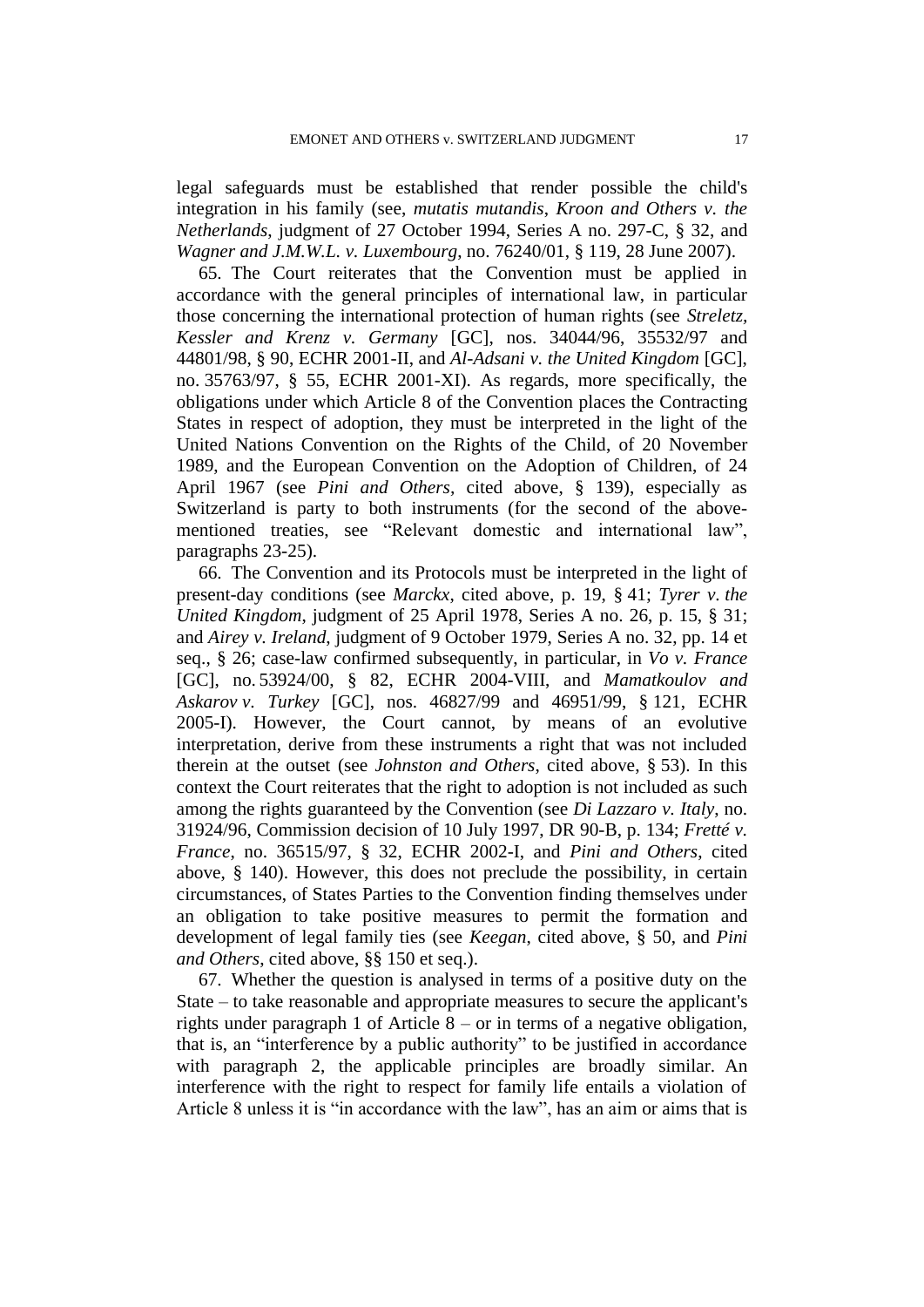or are legitimate under Article 8 § 2 and is "necessary in a democratic society" for the aforesaid aim or aims.

68. An interference will be considered "necessary in a democratic society" for a legitimate aim if it answers a pressing social need and is proportionate to the legitimate aim pursued (see *Norris v. Ireland*, judgment of 26 October 1988, Series A no. 142, p. 18, § 41). The Court recognises that it is for the national authorities to make the initial assessment of necessity, though the final evaluation as to whether the reasons cited for the interference are "relevant and sufficient" is one for this Court. A margin of appreciation is left to Contracting States in the context of this assessment, which varies according to the nature of the activities restricted and of the aims pursued by the restrictions (see *Dudgeon v. the United Kingdom*, judgment of 22 October 1981, Series A no. 45, pp. 21 and 23, §§ 52 and 59, and *Smith and Grady v. the United Kingdom*, nos. 33985/96 and 33986/96, § 88, ECHR 1999-VI).

*(b) Application of the above principles to the instant case*

#### *(i) Interference*

69. The Government submitted that there had been no interference with the applicants' family life.

70. The Court has no doubt that the severing of the mother-daughter relationship between the first and second applicants as a result of the adoption constituted an interference with the applicants' enjoyment of the right to respect for their family life (see, *mutatis mutandis*, *Keegan*, cited above, pp. 19 et seq., § 51).

71. Such interference can be considered justified only if the conditions of the second paragraph of Article 8 are satisfied. It must be "in accordance with the law", have an aim which is legitimate under that paragraph and must be "necessary in a democratic society" for the aforesaid aim (*Smith and Grady*, cited above, § 72).

#### *(ii) Whether the interference was justified*

(α) "In accordance with the law"

72. The parties have not disputed the fact that this condition is satisfied. The Court notes that the cantonal civil status authorities relied on Article 267 § 2 of the Civil Code to justify the severing of the legal relationship between the mother and her daughter. That provision provides for existing parent-child relationships to be severed, save in respect of the spouse of the adoptive parent (see "Relevant domestic and international law", paragraph 20 above).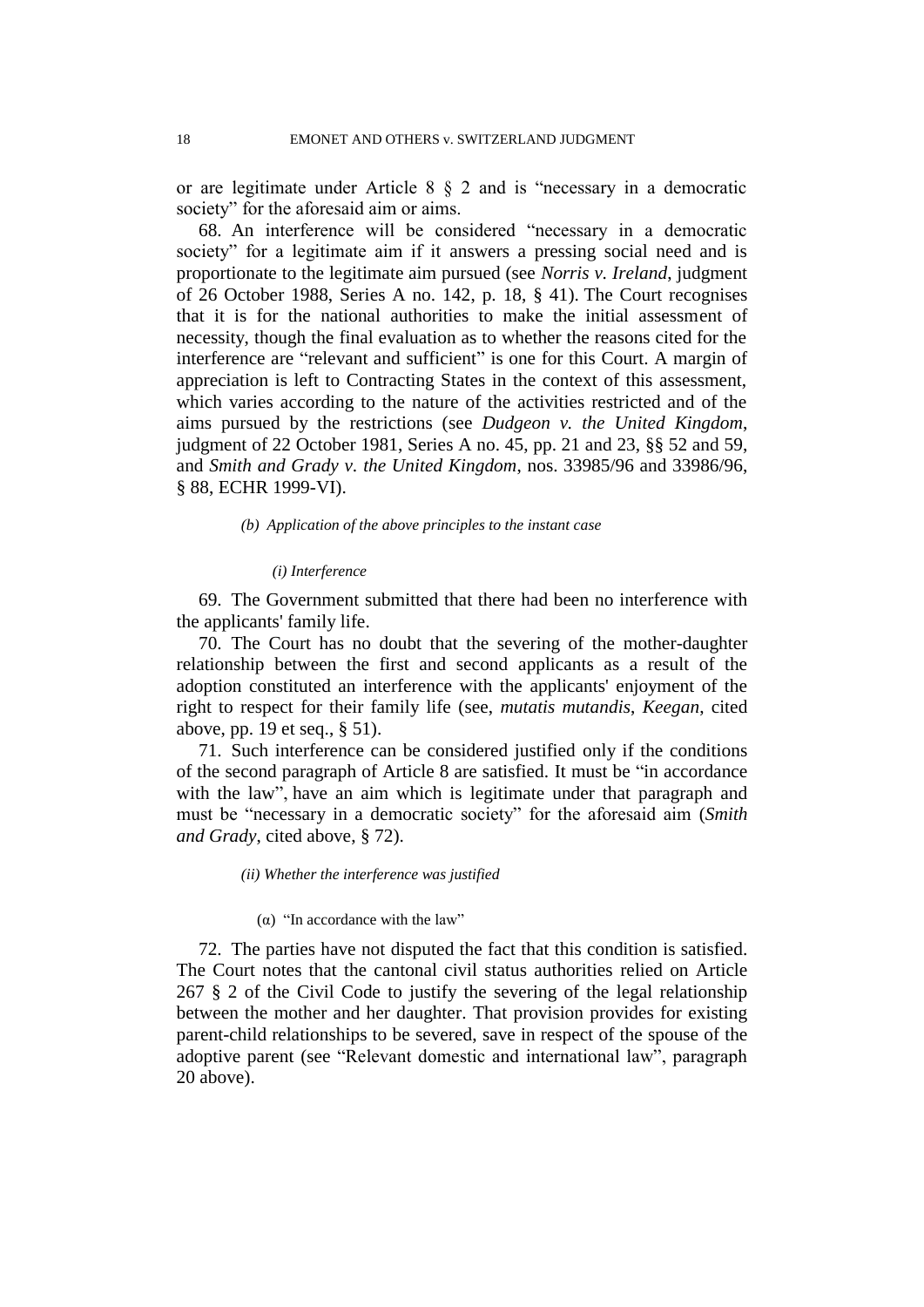73. In the Court's view that provision is unambiguous as to the effects of adoption and, that being so, this condition is satisfied.

#### (β) Legitimate aim

74. According to the applicants, severing the parent-child relationship between the two applicants pursued no legitimate aim under Article 8 § 2 of the Convention.

75. According to the Government, however, limiting the number of parent-child relationships was in the public interest because it was good for the child's physical, mental and intellectual welfare, fulfilment and development.

76. The Court is not convinced that the severing of the mother-daughter relationship in the instant case was in the interest of the first applicant, an adult who freely consented to her adoption by the third applicant.

77. It should be remembered that the aim of the Convention is to guarantee not rights that are theoretical or illusory but rights that are practical and effective (see, *mutatis mutandis*, *Artico v. Italy*, judgment of 13 May 1980, Series A no. 37, p. 16, § 33). It follows that, to be considered legitimate, the arguments used to justify an interference must pursue the aims referred to in Article 8 § 2 in a practical and effective manner. Being exceptions to the exercise of the right to respect for private and family life, they call for close and careful examination by the Court.

78. However, the Court considers that the question whether, in the instant case, the severing of the existing mother-daughter relationship really pursued the aim of the first applicant's welfare in a practical and effective manner is closely linked to that of whether the impugned measure was "necessary in a democratic society", and prefers to approach it from that angle.

#### (γ) "Necessary in a democratic society"

79. The Government referred to the reasons that had led Parliament, in 1972, to introduce the joint adoption system, which had the effect of severing the existing parent-child relationship between the adopted person and the natural parent (see paragraphs 55 et seq. above). They argued that the measure answered a "pressing social need" and was proportionate to the legitimate aim pursued, as it made the situation clear and avoided any conflicts of interest that might arise for the adopted person as a result of his or her new legal status, which was that of a child of the adoptive parents.

80. In the present case the Court is not satisfied that such reasons exist. It acknowledges that the logic behind that approach to adoption is valid for minors and is indeed the solution a large majority of Council of Europe member States have adopted in respect of this type of adoption. The Court does not consider, however, that the same reasoning can be applied to the particular circumstances of the present case, which concerns an adult, with a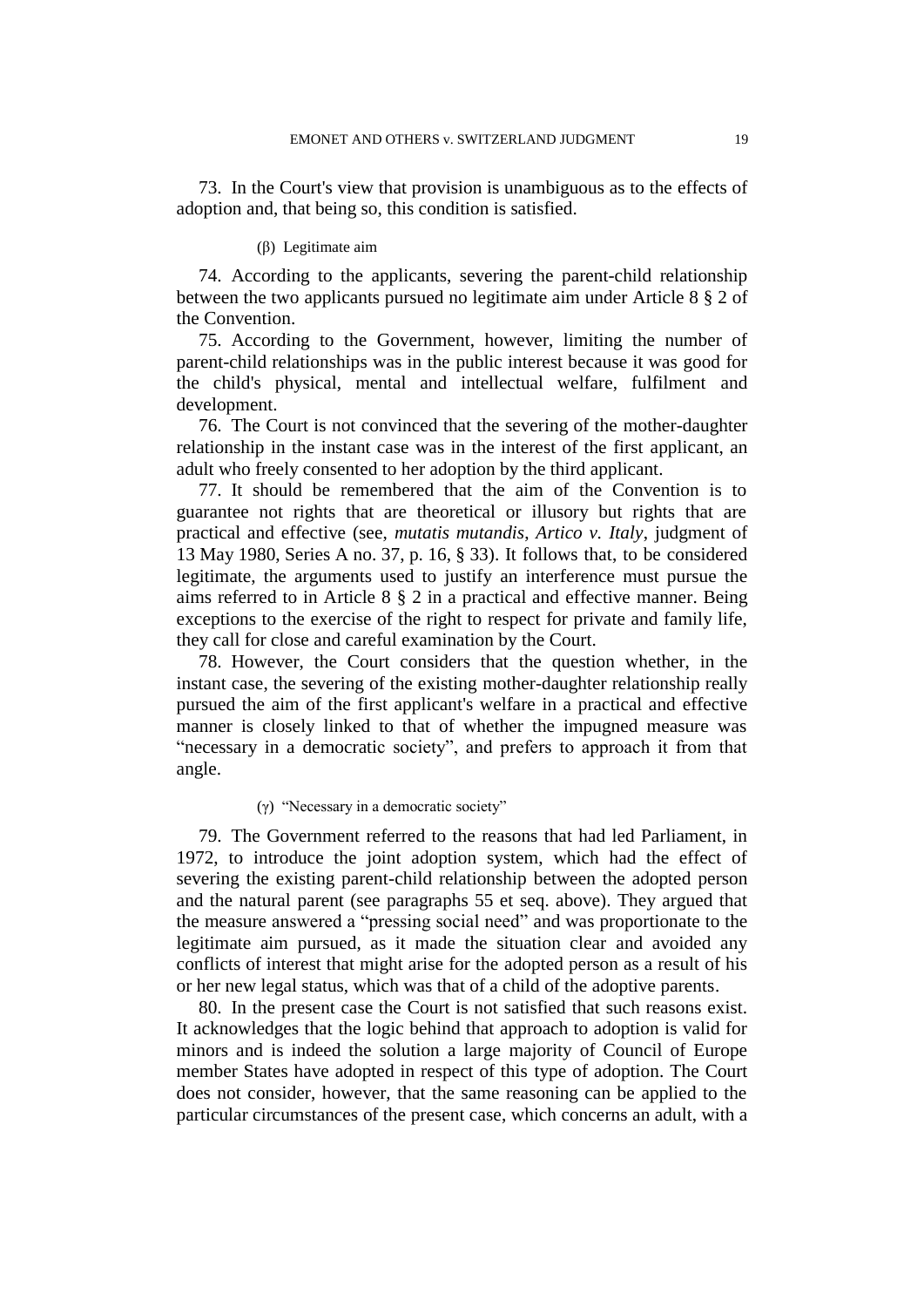disability, to whose adoption all the interested parties gave their free and informed consent. Even though the first applicant is an adult, she needs care and emotional support. By adopting her, the other two applicants, who provide that care and support, hoped to make the *de facto* family they formed a real family in the eyes of the law. In that setting, the Court considers that "additional factors of dependence, other than normal emotional ties" exist here which exceptionally bring into play the guarantees that derive from Article 8 between adults (see, *mutatis mutandis*, *Kwakye-Nti and Dufie* (dec.), cited above).

81. The Court shares the Government's view that it is not necessary in this case to examine whether the applicants were subjected to discriminatory treatment within the meaning of Article 14 of the Convention compared with a married couple, as that allegation was never made before the domestic courts. Before the Court, the applicant party raised that complaint only at the public hearing held on 7 June 2007. However, in the eyes of the Court the Government's argument that the institution of marriage guaranteed the adopted person greater stability than adoption by an unmarried couple who lived together is not necessarily relevant nowadays.

82. As to the Government's argument that the second and third applicant could have achieved the same purpose by marrying each other, the Court considers that it is not for the national authorities to take the place of those concerned in reaching a decision as to the form of communal life they wish to adopt. As it pointed out earlier, the concept of "family" under Article 8 of the Convention is not confined to marriage-based relationships and can encompass other "family" ties (see case-law cited in paragraph 34 above). In this case, the Court having found a "family" life to exist, the national authorities were under an obligation to take action to allow those family ties to develop (see, *mutatis mutandis*, *Keegan*, cited above, § 50; *Pini and Others*, cited above, §§ 150 et seq.; and *Kroon and Others*, cited above, § 32).

83. Furthermore, the Court notes that the Government relied heavily on the reasoning from the preparatory work on the Civil Code to justify the difference in treatment between married couples and unmarried partners (see paragraph 56 above). It reiterates in this regard that the rights deriving from the Convention should be interpreted not only in relation to the State's domestic law but also independently of it (see *Marckx*, cited above, pp. 14 et seq., § 31). On numerous occasions it has also stressed the importance of an evolutive approach to the interpretation of the Convention, in the light of today's living conditions, to avoid excessive reliance on historical interpretations (see case-law cited in paragraph 66 above).

84. It is true that Article 10 § 2 of the European Convention on the Adoption of Children clearly states that all rights and obligations of the father or mother towards their child cease to exist when the child is adopted. However, even on the highly unlikely assumption that that Convention does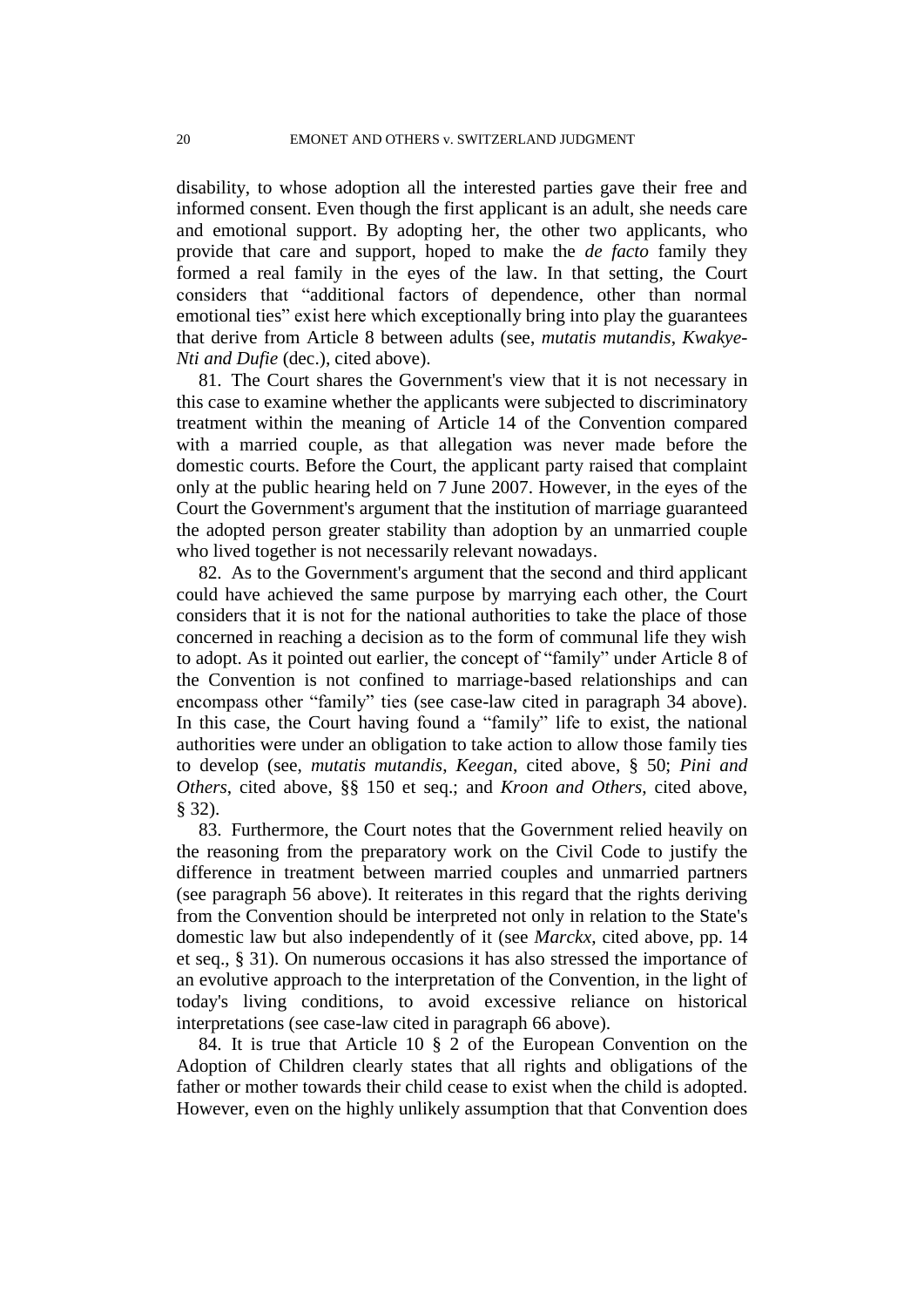apply to the present case, the Court notes that only 18 Council of Europe member States have ratified it and three signed it (situation at 1 July 2007). Furthermore, the draft revised Convention stipulates that the law may provide for the spouse or registered partner of the adopter to retain his or her rights and obligations in respect of the adopted child if the latter is his or her child (Article 11 § 2 of the draft revised convention, see "Relevant domestic and international law", paragraph 25 above). The Court sees this as a sign of growing recognition in the Council of Europe's member States for adoptions such as that at the origin of this case.

85. Lastly, the applicants alleged that they had not been informed in good time of the consequences of their adoption request. The Government argued that the applicants should have been aware of the consequences. The Court acknowledges that everyone, whether they are represented by counsel or not, is expected to know the law. The Court has already found (paragraph 73 above) that Article 267 § 2 of the Civil Code (see "Relevant domestic and international law", paragraph 20 above) is particularly clear and unambiguous about the effects of adoption. Furthermore, Article 266 § 3 of the Civil Code provides for the application, by analogy, of the rules on the adoption of minors to the adoption of adults (ibid.). In addition, the applicants were represented by a lawyer before the domestic authorities. However, they cannot be criticised – and indeed the Federal Court did not really blame them – for not realising how far-reaching the consequences of their adoption request would be, resulting as they did in the severing of the legal mother-daughter relationship between the first two applicants.

86. In the light of the above, "respect" for the applicants' family life required that biological and social reality be taken into account to avoid the blind, mechanical application of the provisions of the law to this very particular situation for which they were clearly not intended. Failure to take such considerations into account flew in the face of the wishes of the persons concerned, without actually benefiting anybody (see, *mutatis mutandis*, *Kroon*, cited above, § 40).

87. The reasons put forward by the Government to justify the severing of the mother-child relationship between the two applicants do not appear relevant, therefore. That being so, the measure did not answer a "pressing social need" and was not "necessary in a democratic society". Accordingly, the Court concludes that, even having regard to the margin of appreciation left to the State, the respondent party has failed to secure to the applicants the "respect" for their family life to which they are entitled under the Convention.

88. There has accordingly been a violation of Article 8.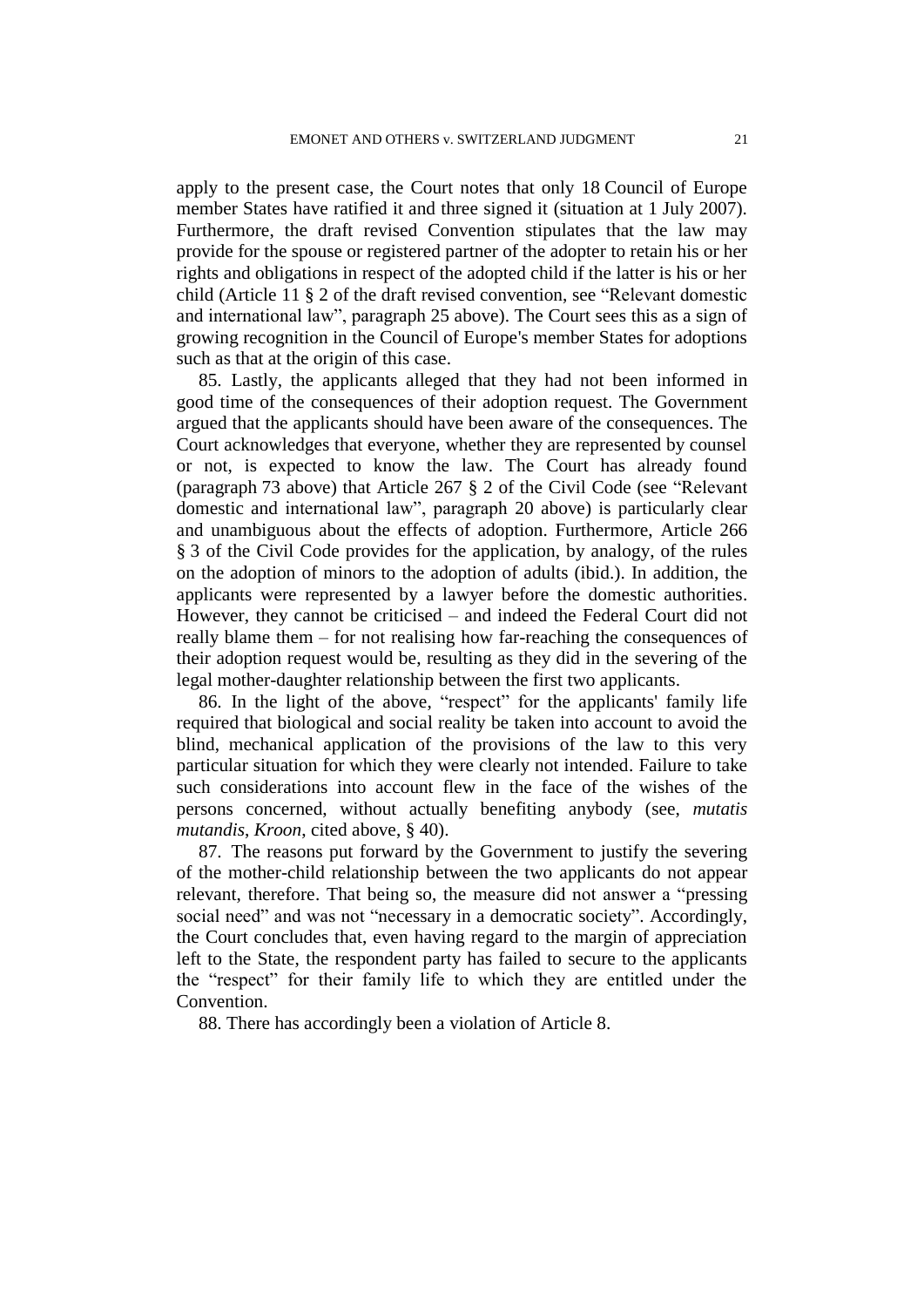### II. ALLEGED VIOLATION OF ARTICLE 12 OF THE CONVENTION

89. The applicants also complained of a violation of their right to "found a family". They relied on Article 12 of the Convention, which reads as follows:

"Men and women of marriageable age have the right to marry and to found a family, according to the national laws governing the exercise of this right."

90. The Court reiterates that Article 12 secures the fundamental right of a man and a woman to marry and to found a family (see *F. v. Switzerland*, judgment of 18 December 1987, Series A no. 128, p. 16, § 32, and *Christine Goodwin v. the United Kingdom* [GC], no. 28957/95, § 98, ECHR 2002-VI).

91. The Court notes that nothing prevented the second applicant from marrying the third applicant.

92. As to the right to "found a family", the applicants, as an unmarried couple cannot, under any circumstances, derive a right to adoption under Article 12 in a form for which there is no provision in law (see, *mutatis mutandis*, *Johnston and Others*, cited above, §§ 51-54).

93. It follows that this complaint is manifestly ill-founded and must be rejected in accordance with Article 35 §§ 3 and 4 of the Convention.

#### III. APPLICATION OF ARTICLE 41 OF THE CONVENTION

94. Article 41 of the Convention provides:

"If the Court finds that there has been a violation of the Convention or the Protocols thereto, and if the internal law of the High Contracting Party concerned allows only partial reparation to be made, the Court shall, if necessary, afford just satisfaction to the injured party."

#### **A. Damage**

95. The applicants did not claim that they had suffered any pecuniary damage.

96. They did claim 20,000 Swiss francs (CHF – about 12,112 euros (EUR)) in respect of non-pecuniary damage for the suffering they had endured since 15 June 2001, the date when the cantonal civil status authorities informed them of the consequences of the adoption.

97. Referring to the solution adopted by the Court in the case of *Kroon and Others* (cited above, p. 59, § 45), the Government submitted that the finding of a violation would suffice, in itself, to redress the frustration caused to the applicants.

98. The Court notes that the applicants will have the possibility, based on section 122 of the new Federal Court Act of 17 June 2005, which entered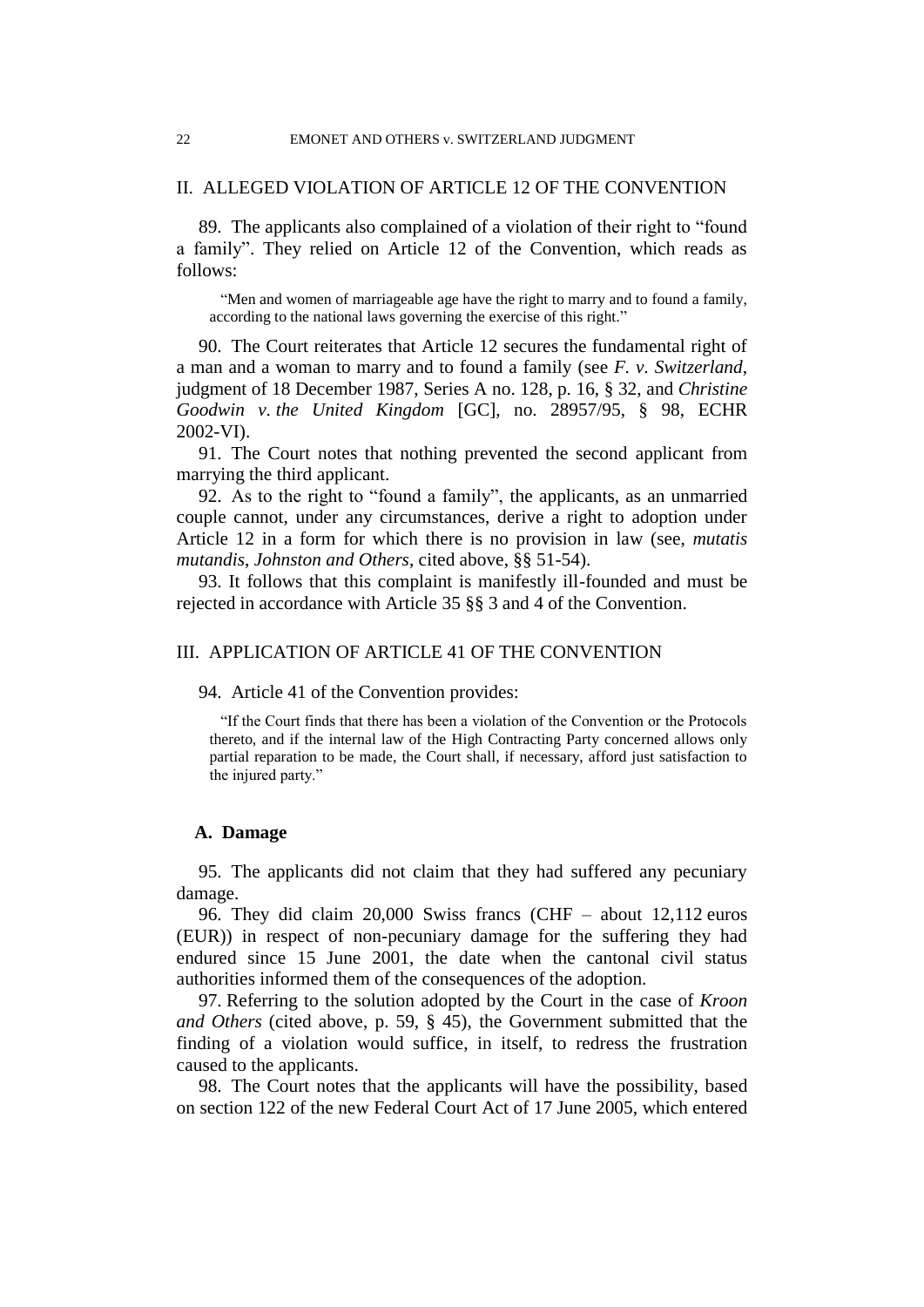into force on 1 January 2007, of applying for a revision of the impugned judgment delivered by the Federal Court on 28 May 2003 in order to have the mother-daughter relationship between the first two applicants restored (see "Relevant domestic and international law", paragraph 21 above), without that severing the parental tie between the first and third applicants, which falls under the protection of Article 8 of the Convention since the adoption pronounced by the Court of Justice (see *Pini and Others*, cited above, § 140). However, the Court considers that in spite of that possibility the applicants suffered frustrations from the time when they were informed of the disputed measure. The Court therefore awards them the sum of EUR 5,000 under this head.

### **B. Costs and expenses**

99. The applicants requested the sum of CHF 28,827.90 (approximately EUR 17,458) for costs and expenses incurred in the domestic proceedings and in the proceedings before the Court. That sum breaks down as follows: CHF 6,461.40 for the bill for lawyer's fees of 13 November 2001; CHF 6,617.40 for the bill for lawyer's fees of 8 October 2002; CHF 250 in respect of the institution of proceedings before the Geneva Administrative Court; CHF 1,000 for court costs charged to the applicants by the Federal Court in respect of the judgment of 28 May 2003, and CHF 14,499.10 in respect of lawyer's fees for the proceedings before the Court.

100. The Government maintained that court costs and lawyers' fees should cover only the costs incurred by the applicants in the proceedings before the Court in respect of their complaint of a violation of Article 8, the only complaint taken into consideration by the Court. On that basis they considered it fair to award the applicants the sum of CHF 625 (about EUR 378.50) for costs incurred before the Administrative Court and the Federal Court. Moreover, they considered the lawyers' fees claimed by the applicants exaggerated and unsubstantiated. In any event, they considered that a global sum of CHF 4,375 (approximately EUR 2,649.50) would be a fair sum to award under this head.

101. The Court reiterates that if it finds that there has been a violation of the Convention, it may award the applicant the costs and expenses incurred before the national courts for the prevention or redress of the violation (see *Zimmermann and Steiner v. Switzerland*, judgment of 13 July 1983, Series A no. 66, p. 14, § 36, and *Hertel v. Switzerland*, judgment of 25 August 1998, *Reports* 1998-VI, p. 2334, § 63). It must also be shown that the costs were actually and necessarily incurred and that they are reasonable as to quantum (see *Bottazzi v. Italy* [GC], no. 34884/97, § 30, ECHR 1999-V, and *Linnekogel v. Switzerland*, no. 43874/98, § 49, 1 March 2005).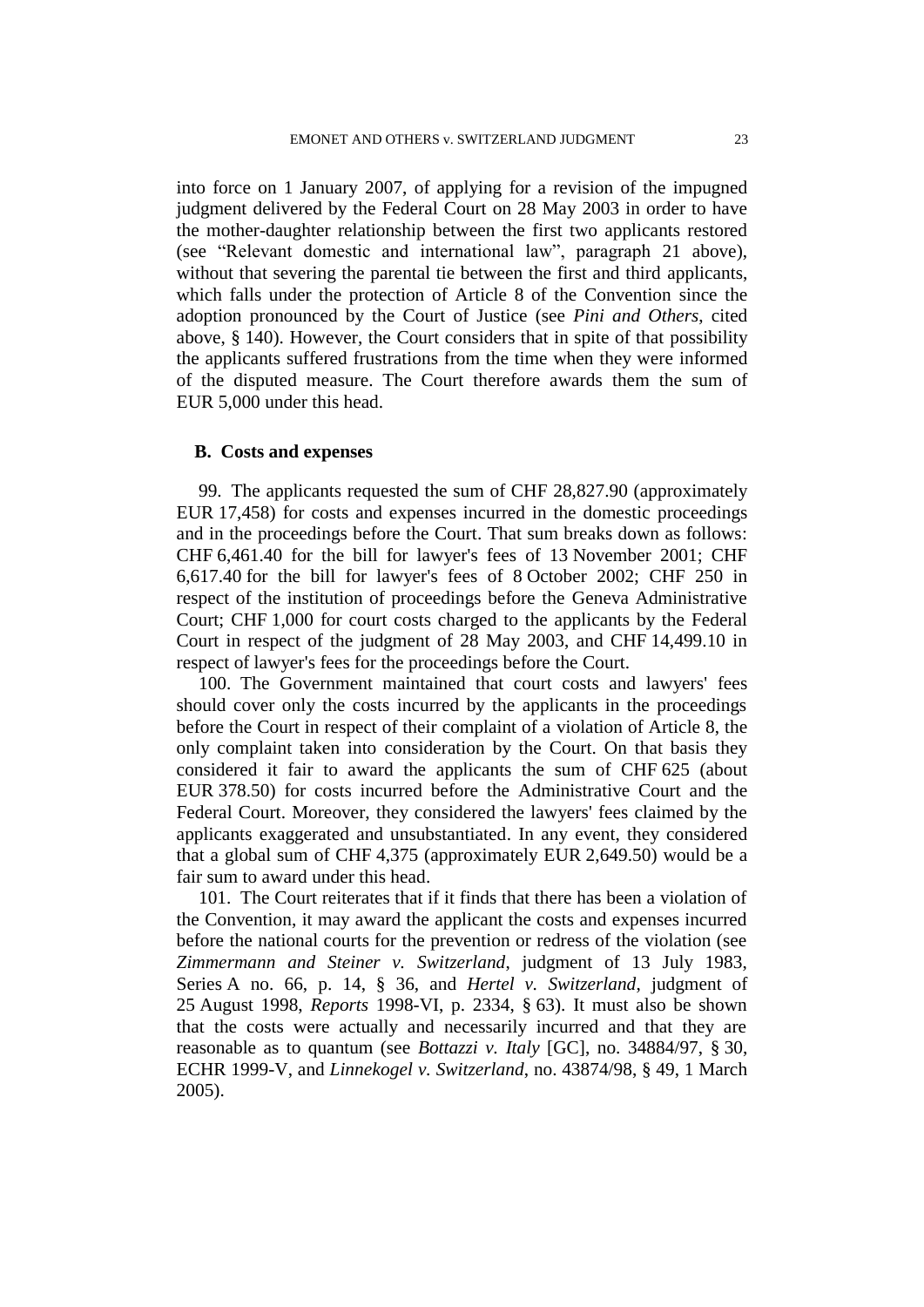102. The Court considers in this case that in awarding costs and expenses it should take into account the fact that it declared the complaint under Article 12 inadmissible (see *Olsson v. Sweden (no. 2)*, judgment of 27 November 1992, Series A no. 250, p. 42, § 113, and *Linnekogel,* cited above, § 50).

103. The Court considers the costs and expenses incurred by the applicants in the proceedings before the domestic courts reasonable and sufficiently well substantiated. Concerning the costs incurred in the Strasbourg proceedings, it agrees with the Government, who deplore the lack of detailed figures accompanied by the relevant receipts. However, the Court notes that the lawyer represented the applicants throughout the proceedings before it. It takes note in particular of the initial memorial, the observations on admissibility and the merits, and his intervention before the Court at the public hearing held in Strasbourg on 7 June 2007.

104. In the light of the evidence before it and the principles established in its case-law, the Court, ruling on an equitable basis, awards the applicants a total of EUR 12,000 for their costs and expenses.

#### **C. Default interest**

105. The Court considers it appropriate that the default interest should be based on the marginal lending rate of the European Central Bank, to which should be added three percentage points.

# FOR THESE REASONS, THE COURT UNANIMOUSLY

- 1. *Dismisses* the Government's preliminary objections;
- 2. *Declares* the complaint under Article 8 of the Convention admissible and the remainder of the application inadmissible.
- 3. *Holds* that there has been a violation of Article 8 of the Convention;
- 4. *Holds*

(a) that the respondent State is to pay, within three months from the date on which the judgment becomes final according to Article 44 § 2 of the Convention, the following amounts, to be converted into the currency of the respondent State at the rate applicable at the date of settlement:

(i) EUR 5,000 (five thousand euros) in respect of non-pecuniary damage;

(ii) EUR 12,000 (twelve thousand euros) in respect of costs and expenses;

(iii) any tax that may be payable on the above sums;